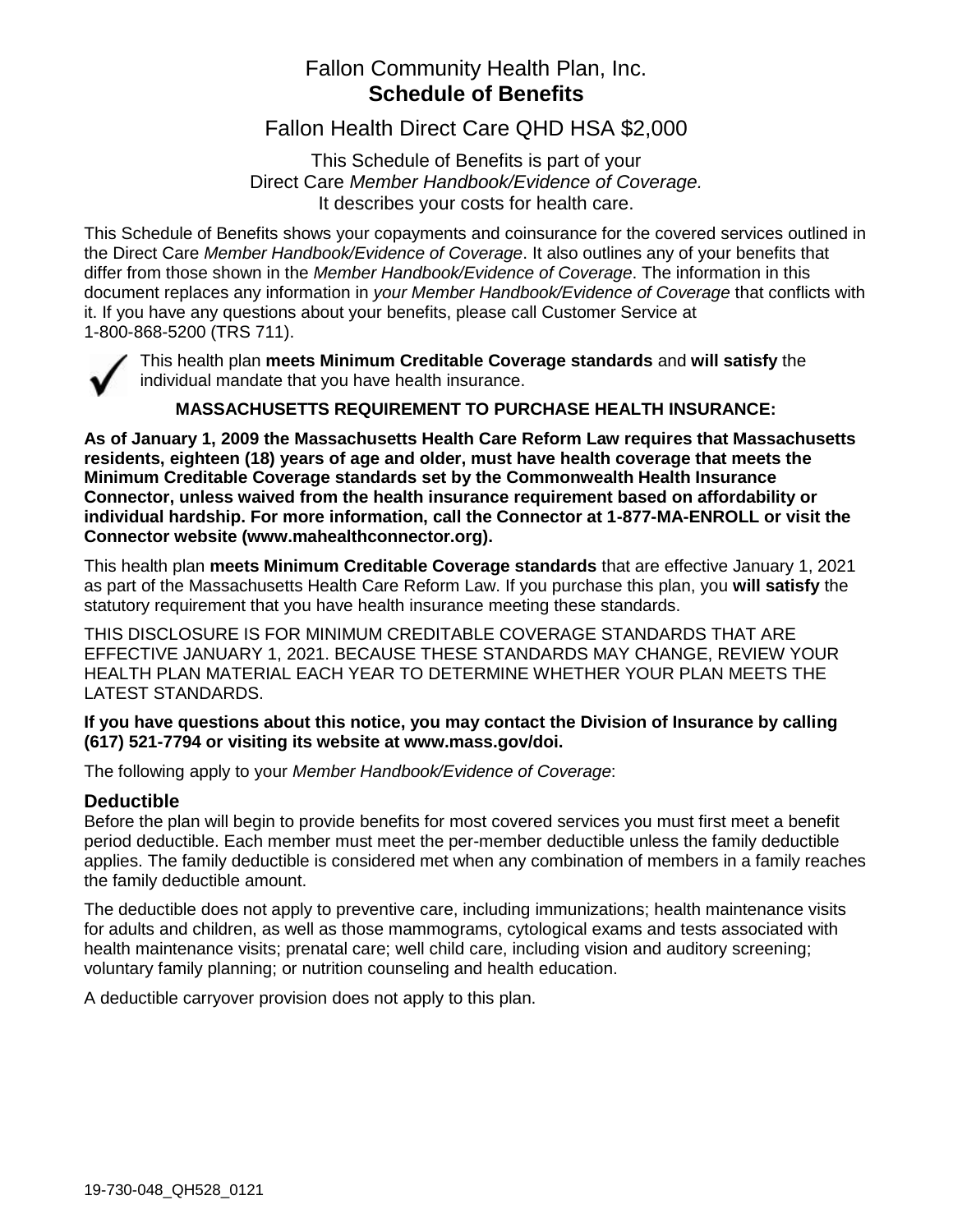### **Your costs for covered services**

Your deductible is **\$2,000** if you elected individual coverage. Your deductible is **\$4,000** if you elected family coverage. If you elect individual coverage, you must meet the individual coverage deductible amount. If you elect family coverage, you and your family must meet the family coverage deductible amount. The family coverage deductible is considered met when any combination of members in a family reaches the family deductible amount. Any one member in a plan that is subject to the family deductible who accumulates services totaling the minimum family deductible amount allowed under IRS guidelines in the applicable benefit period has met the deductible, and will receive benefits for covered services less any applicable copayments or coinsurance. The remaining members in a plan that is subject to a family deductible must fulfill the balance of the family plan deductible amount. The deductible does not apply to preventive care. A deductible carryover provision does not apply to this plan.

## **Out-of-pocket maximum**

There is a limit to what you will have to pay for the covered health care services you receive during the benefit period. This is called your out-of-pocket maximum. Your out-of-pocket maximum includes your deductible plus any coinsurance and copayments you pay. Your out-of-pocket maximum does not include your premium charge or any costs you incur for health care services not covered by the plan. **Your outof-pocket maximum is \$7,000 if you elected individual coverage. Your out-of-pocket maximum is \$14,000 if you elected family coverage.** The family out-of-pocket maximum is considered met when any combination of members in a family reaches the family out-of-pocket maximum amount.

### **Domestic partner coverage**

You may include a domestic partner and his/her dependents under your family coverage. A domestic partner is defined as a partner of the same or opposite sex whom you have registered with your employer for eligibility for benefits, and have included under your family coverage for health insurance.

## **It Fits! ™ benefit**

Your contract includes coverage for services provided under the It Fits! ™ program to a maximum of \$150.

### **SmartShopper program**

Your contract includes coverage for services provided under the SmartShopper program. Please go to the Fallon Health website at www.fallonhealth.org and visit the member portal for details.

### **Covered services**

The following chart shows your costs for covered services. These costs apply to the services in the **Description of benefits** section of your *Member Handbook/Evidence of Coverage*. In summary, your responsibilities are as follows: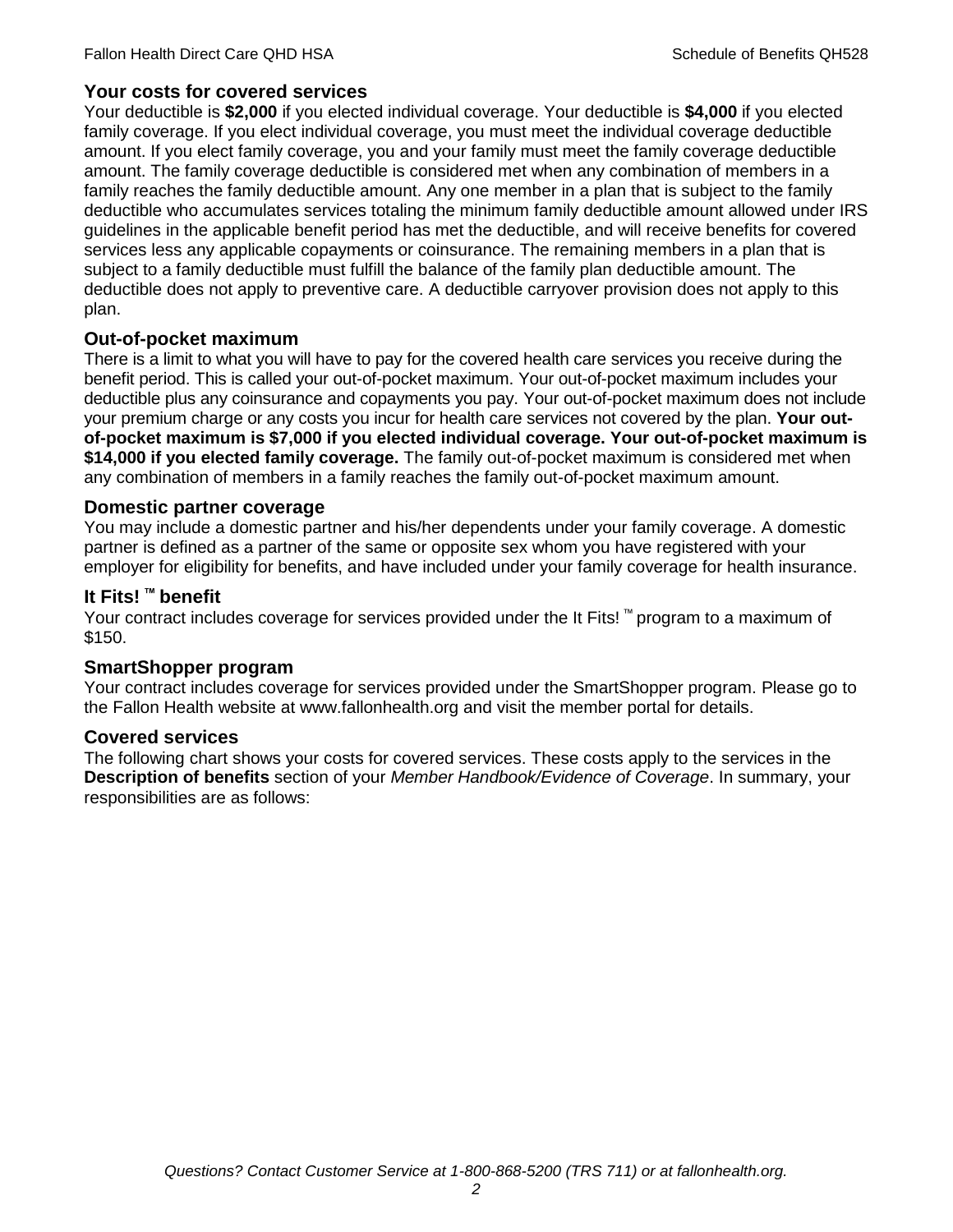|    | <b>Covered services</b>                                                                                                                                                                                                                                      | <b>Benefits</b>                                                |
|----|--------------------------------------------------------------------------------------------------------------------------------------------------------------------------------------------------------------------------------------------------------------|----------------------------------------------------------------|
|    | <b>Ambulance services</b>                                                                                                                                                                                                                                    |                                                                |
|    | 1. Ambulance transportation for an emergency                                                                                                                                                                                                                 | Covered in full after you<br>meet your deductible              |
|    | 2. Ambulance transportation for non-emergency situations, when<br>medically necessary                                                                                                                                                                        | Covered in full after you<br>meet your deductible              |
|    | <b>Autism services</b>                                                                                                                                                                                                                                       |                                                                |
|    | Prior authorization required                                                                                                                                                                                                                                 |                                                                |
|    | 1. Habilitative and rehabilitative care                                                                                                                                                                                                                      | \$25 copayment per visit<br>after you meet your<br>deductible  |
|    | 2. Applied behavior analysis when supervised by a board certified<br>behavioral analyst                                                                                                                                                                      | Covered in full after you<br>meet your deductible              |
| 3. | Therapeutic care, services including speech, physical and<br>occupational therapy                                                                                                                                                                            | \$25 copayment per visit<br>after you meet your<br>deductible  |
|    | Durable medical equipment and prosthetic/orthotic devices                                                                                                                                                                                                    |                                                                |
|    | Referral and prior authorization required for most services                                                                                                                                                                                                  |                                                                |
|    | 1. The purchase or rental of durable medical equipment and<br>prosthetic/orthotic devices (including the fitting, preparing, repairing<br>and modifying of the appliance)                                                                                    | 30% coinsurance after you<br>meet your deductible              |
|    | 2. Scalp hair prosthesis (wigs) for individuals who have suffered hair loss                                                                                                                                                                                  | 30% coinsurance after you                                      |
|    | as a result of the treatment of any form of cancer or leukemia.<br>Coverage is provided for one scalp hair prosthetic (wig) per member<br>per benefit period when the prosthesis is determined to be medically<br>necessary by a plan physician and the plan | meet your deductible                                           |
|    | 3. Breast prosthesis that is medically necessary after a covered                                                                                                                                                                                             | 30% coinsurance after you                                      |
|    | reconstructive surgery following a mastectomy                                                                                                                                                                                                                | meet your deductible                                           |
|    | 4. Prosthetic limbs which replace, in whole or in part, an arm or leg.                                                                                                                                                                                       | 20% coinsurance after you<br>meet your deductible              |
|    | 5. Insulin pump and insulin pump supplies                                                                                                                                                                                                                    | Covered in full after you<br>meet your deductible              |
|    | 6. Breast pumps                                                                                                                                                                                                                                              | Covered in full                                                |
|    | 7. Up to \$2,000 per ear for hearing aid device only, every 36 months<br>(must be 21 years of age or younger)<br>Related services and supplies for hearing aids (not subject to the                                                                          | 30% coinsurance after you<br>meet your deductible              |
|    | \$2,000 limit)                                                                                                                                                                                                                                               |                                                                |
|    | 8. Medical and surgical supplies                                                                                                                                                                                                                             | Covered in full after you<br>meet your deductible              |
|    | <b>Emergency and urgent care</b>                                                                                                                                                                                                                             |                                                                |
|    | 1. Emergency room visits                                                                                                                                                                                                                                     | \$250 copayment per visit<br>after you meet your<br>deductible |
| 2. | Emergency room visits when you are admitted to an observation room                                                                                                                                                                                           | Covered in full after you<br>meet your deductible              |
| 3. | Urgent care visits in a doctor's office or at an urgent care facility                                                                                                                                                                                        | \$40 copayment per visit<br>after you meet your<br>deductible  |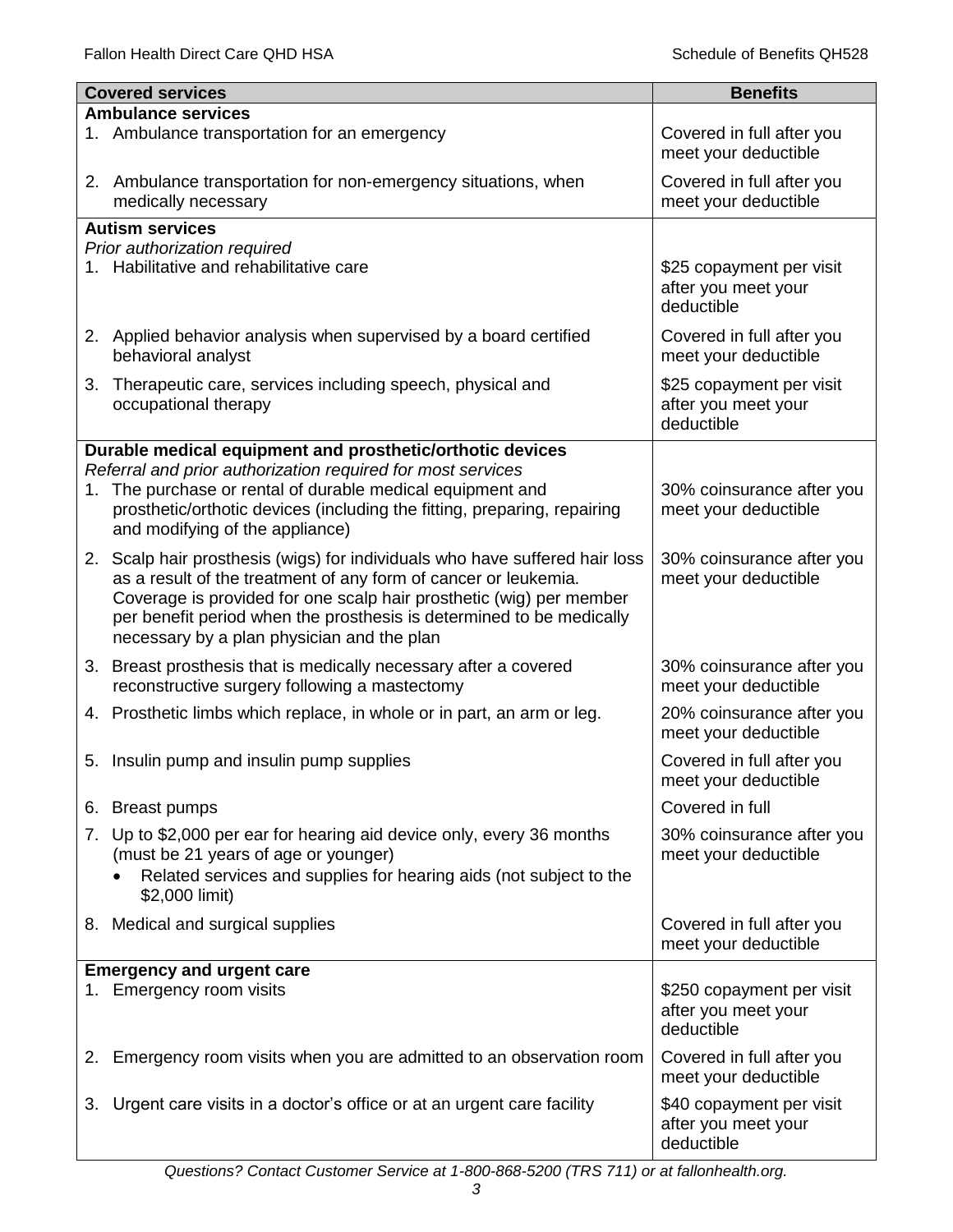|                                      | <b>Covered services</b>                                                                                                                                                                                                                                                                                                                                                               | <b>Benefits</b>                                                                                                                                                          |  |
|--------------------------------------|---------------------------------------------------------------------------------------------------------------------------------------------------------------------------------------------------------------------------------------------------------------------------------------------------------------------------------------------------------------------------------------|--------------------------------------------------------------------------------------------------------------------------------------------------------------------------|--|
| Emergency and urgent care, continued |                                                                                                                                                                                                                                                                                                                                                                                       |                                                                                                                                                                          |  |
|                                      | 4. Emergency prescription medication provided out of the Direct Care<br>service area as part of an approved emergency treatment                                                                                                                                                                                                                                                       | Tier 1: \$10 copayment<br>Tier 2: \$30 copayment<br>Tier 3: \$100 copayment<br>Tier 4: \$200 copayment<br>for up to a 14-day supply<br>after you meet your<br>deductible |  |
|                                      | 5. Telemedicine visits with physicians through Teladoc. Visits are<br>performed by phone, video, or mobile app.                                                                                                                                                                                                                                                                       | \$5 copayment per visit<br>after you meet your<br>deductible                                                                                                             |  |
|                                      | <b>Enteral formulas and low protein foods</b>                                                                                                                                                                                                                                                                                                                                         |                                                                                                                                                                          |  |
|                                      | Referral and prior authorization required for enteral formulas<br>1. Enteral formulas, upon a physician's written order, for home use in the<br>treatment of malabsorption caused by Crohn's disease, ulcerative<br>colitis, gastroesophageal reflux, gastrointestinal motility, chronic<br>intestinal pseudo-obstruction, and inherited diseases of amino acids<br>and organic acids | Covered in full after you<br>meet your deductible                                                                                                                        |  |
|                                      | 2. Food products that have been modified to be low in protein for<br>individuals with inherited diseases of amino acids and organic acids.<br>You may be required to purchase these products over the counter<br>and submit claims to the plan for reimbursement.                                                                                                                     | Covered in full after you<br>meet your deductible                                                                                                                        |  |
|                                      | Home health care services                                                                                                                                                                                                                                                                                                                                                             |                                                                                                                                                                          |  |
|                                      | Prior authorization required<br>1. Part-time or intermittent skilled nursing care and physical therapy<br>provided in your home by a home health agency                                                                                                                                                                                                                               | Covered in full after you<br>meet your deductible                                                                                                                        |  |
|                                      | 2. Additional services and supplies that are determined to be a medically<br>necessary component of skilled nursing care and physical therapy                                                                                                                                                                                                                                         | Covered in full after you<br>meet your deductible                                                                                                                        |  |
|                                      | 3. Home dialysis services and non-durable medical supplies                                                                                                                                                                                                                                                                                                                            | Covered in full after you<br>meet your deductible                                                                                                                        |  |
|                                      | <b>Hospice care services</b>                                                                                                                                                                                                                                                                                                                                                          |                                                                                                                                                                          |  |
|                                      | Referral and prior authorization required                                                                                                                                                                                                                                                                                                                                             | Covered in full after you<br>meet your deductible                                                                                                                        |  |
| 1.                                   | <b>Hospital inpatient services</b><br>Referral and prior authorization required<br>Inpatient hospital services including room and board in a semiprivate<br>room and the services and supplies that would ordinarily be furnished<br>to you while you are an inpatient                                                                                                                | \$200 copayment per<br>admission after you meet<br>your deductible                                                                                                       |  |
|                                      | Infertility/assisted reproductive technology (art) services*                                                                                                                                                                                                                                                                                                                          |                                                                                                                                                                          |  |
|                                      | Referral and prior authorization required (unless provided by a Reliant<br>Medical Group specialist and you have a Reliant Medical Group PCP)<br>Office visits for the consultation, evaluation and diagnosis of fertility                                                                                                                                                            | \$25 copayment per visit<br>with a PCP and certain<br>other providers after you<br>meet your deductible<br>\$40 copayment per visit                                      |  |
|                                      |                                                                                                                                                                                                                                                                                                                                                                                       | with a specialist after you<br>meet your deductible                                                                                                                      |  |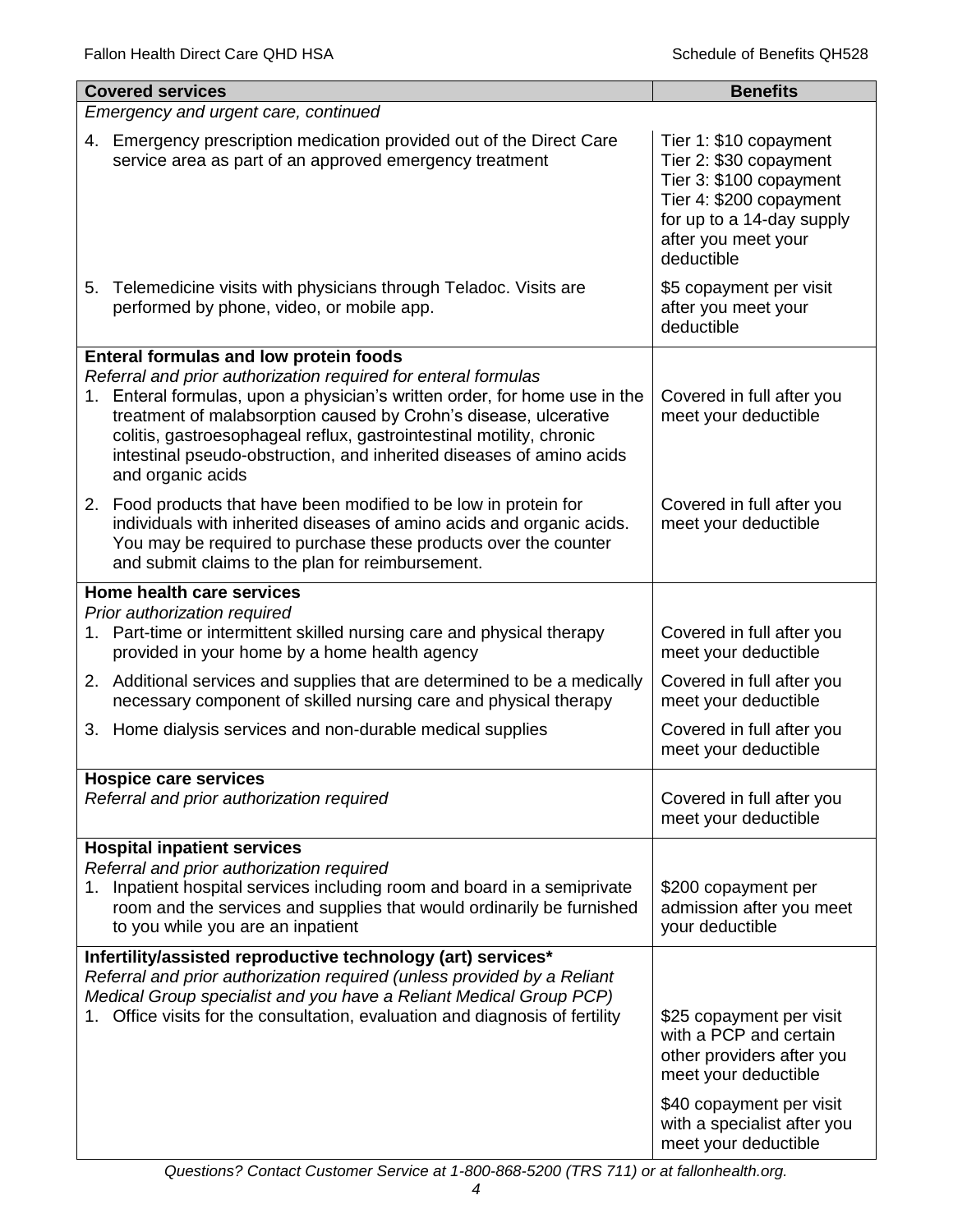| <b>Covered services</b>                                                                                                                                                                                                                                                                                                                                                                                                                                                                                                                                                                                                                                                                                                                                                                                                                                                                                                                                                                                                                                                                                                                     | <b>Benefits</b>                                                          |
|---------------------------------------------------------------------------------------------------------------------------------------------------------------------------------------------------------------------------------------------------------------------------------------------------------------------------------------------------------------------------------------------------------------------------------------------------------------------------------------------------------------------------------------------------------------------------------------------------------------------------------------------------------------------------------------------------------------------------------------------------------------------------------------------------------------------------------------------------------------------------------------------------------------------------------------------------------------------------------------------------------------------------------------------------------------------------------------------------------------------------------------------|--------------------------------------------------------------------------|
| Infertility/assisted reproductive technology (art) services*, continued                                                                                                                                                                                                                                                                                                                                                                                                                                                                                                                                                                                                                                                                                                                                                                                                                                                                                                                                                                                                                                                                     |                                                                          |
| 2. Diagnostic laboratory services                                                                                                                                                                                                                                                                                                                                                                                                                                                                                                                                                                                                                                                                                                                                                                                                                                                                                                                                                                                                                                                                                                           | \$50 copayment after you<br>meet your deductible                         |
| Diagnostic X-ray services<br>3.                                                                                                                                                                                                                                                                                                                                                                                                                                                                                                                                                                                                                                                                                                                                                                                                                                                                                                                                                                                                                                                                                                             | \$50 copayment after you<br>meet your deductible                         |
| 4. Artificial insemination, such as intrauterine insemination (IUI)                                                                                                                                                                                                                                                                                                                                                                                                                                                                                                                                                                                                                                                                                                                                                                                                                                                                                                                                                                                                                                                                         | Covered in full after you<br>meet your deductible                        |
| Assisted reproductive technologies* except for those listed below<br>5.                                                                                                                                                                                                                                                                                                                                                                                                                                                                                                                                                                                                                                                                                                                                                                                                                                                                                                                                                                                                                                                                     | Covered in full after you<br>meet your deductible                        |
| 6. Assisted reproductive technologies for:<br>In-vitro fertilization (IVF-ET)<br>$\bullet$<br>Gamete intrafallopian transfer (GIFT)<br>٠<br>Zygote intrafallopian transfer (ZIFT)                                                                                                                                                                                                                                                                                                                                                                                                                                                                                                                                                                                                                                                                                                                                                                                                                                                                                                                                                           | \$100 copayment per<br>procedure after you meet<br>your deductible       |
| 7. Sperm, egg, and/or inseminated egg procurement, assisted hatching,<br>cryopreservation, processing and banking for plan members in active<br>infertility treatment, to the extent that such costs are not covered by<br>the donor's insurer                                                                                                                                                                                                                                                                                                                                                                                                                                                                                                                                                                                                                                                                                                                                                                                                                                                                                              | Covered in full after you<br>meet your deductible                        |
| * See the Description of benefits section of your Member<br>Handbook/Evidence of Coverage for a list of covered infertility/ART<br>services.                                                                                                                                                                                                                                                                                                                                                                                                                                                                                                                                                                                                                                                                                                                                                                                                                                                                                                                                                                                                |                                                                          |
| <b>Maternity services</b><br>Obstetrical services including prenatal, childbirth, postnatal and<br>1.<br>postpartum care                                                                                                                                                                                                                                                                                                                                                                                                                                                                                                                                                                                                                                                                                                                                                                                                                                                                                                                                                                                                                    | Prenatal: \$25 copayment<br>(first visit only)                           |
|                                                                                                                                                                                                                                                                                                                                                                                                                                                                                                                                                                                                                                                                                                                                                                                                                                                                                                                                                                                                                                                                                                                                             | Postnatal: \$25 copayment<br>per visit after you meet<br>your deductible |
| 2. Inpatient maternity and newborn child care for a minimum of 48 hours<br>of care following a vaginal delivery, or 96 hours of care following a<br>Caesarean section delivery, including charges for the following<br>services when provided during an inpatient maternity admission:<br>childbirth, nursery charges, circumcision, routine examination, hearing<br>screening and medically necessary treatments of congenital defects,<br>birth abnormalities or premature birth. The covered length of stay may<br>be reduced if the mother and the attending physician agree upon an<br>earlier discharge. If you or your newborn are discharged earlier, you<br>are covered for home visits, parent education, assistance and training<br>in breast or bottle feeding and the performance of any necessary and<br>appropriate clinical tests; provided, however that the first home visit<br>shall be conducted by a registered nurse, physician or certified nurse<br>midwife; and provided further, that any subsequent home visit<br>determined to be clinically necessary shall be provided by a licensed<br>health care provider. | \$200 copayment per<br>admission after you meet<br>your deductible       |
| (Fallon Health members are eligible for childbirth classes (refresher class or<br>siblings class))                                                                                                                                                                                                                                                                                                                                                                                                                                                                                                                                                                                                                                                                                                                                                                                                                                                                                                                                                                                                                                          | Covered in full through<br>member reimbursement                          |
|                                                                                                                                                                                                                                                                                                                                                                                                                                                                                                                                                                                                                                                                                                                                                                                                                                                                                                                                                                                                                                                                                                                                             |                                                                          |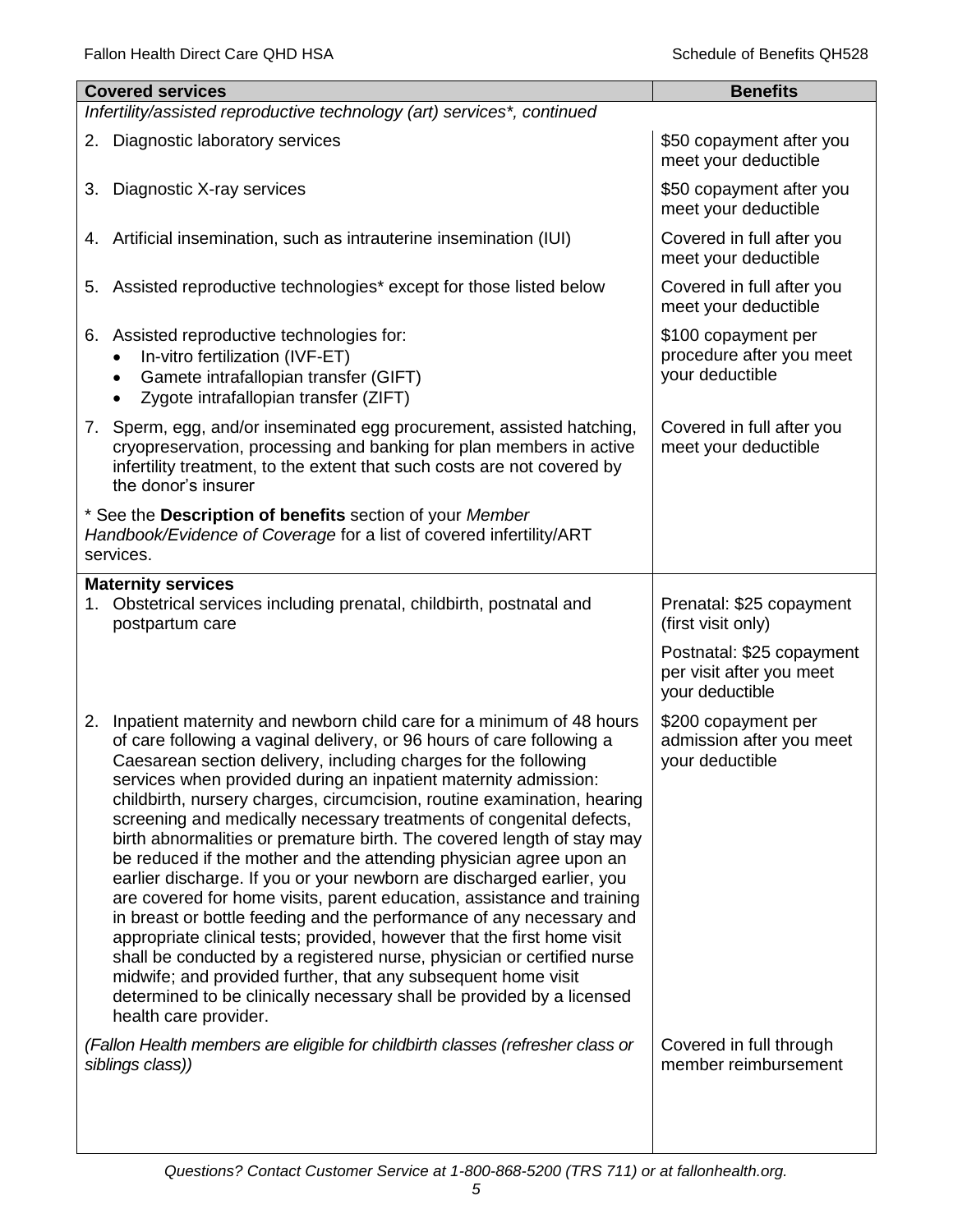|    | <b>Covered services</b>                                                                                                                                                                                                                                                                                                                                 | <b>Benefits</b>                                               |
|----|---------------------------------------------------------------------------------------------------------------------------------------------------------------------------------------------------------------------------------------------------------------------------------------------------------------------------------------------------------|---------------------------------------------------------------|
|    | Mental health and substance use services                                                                                                                                                                                                                                                                                                                |                                                               |
|    | <b>Inpatient services</b>                                                                                                                                                                                                                                                                                                                               |                                                               |
|    | Prior authorization required                                                                                                                                                                                                                                                                                                                            |                                                               |
| 1. | Inpatient hospital care for as many days as your condition requires,<br>including room and board and the services and supplies that would<br>ordinarily be furnished to you while you are an inpatient. These<br>include, but are not limited to, individual, family and group therapy,<br>pharmacological therapy, and diagnostic laboratory services. | Covered in full after you<br>meet your deductible             |
|    | Note: Prior authorization will not be required for behavioral health<br>inpatient admission immediately following an emergency room visit.                                                                                                                                                                                                              |                                                               |
|    | <b>Intermediate services</b>                                                                                                                                                                                                                                                                                                                            |                                                               |
|    | Prior authorization required                                                                                                                                                                                                                                                                                                                            |                                                               |
|    | Intermediate services include but are not limited to:<br>1. Acute and other residential treatment: Mental health services provided<br>in a 24-hour setting therapeutic environments                                                                                                                                                                     | Covered in full after you<br>meet your deductible             |
|    |                                                                                                                                                                                                                                                                                                                                                         |                                                               |
|    | 2. Clinically managed detoxification services: 24 hour, 7 days a week,<br>clinically managed de-tox services in a licensed non-hospital setting<br>that include 24 hour per day supervision                                                                                                                                                             | Covered in full after you<br>meet your deductible             |
|    | 3. Partial Hospitalization: Short-term day/evening mental health<br>programming available 5 to 7 days per week                                                                                                                                                                                                                                          | \$25 copayment per visit<br>after you meet your<br>deductible |
|    | 4. Intensive outpatient programs: Multimodal, inter-disciplinary,<br>structured behavioral health treatment provided 2-3 hours per day,<br>multiple days per week                                                                                                                                                                                       | \$25 copayment per visit<br>after you meet your<br>deductible |
|    | 5. Day treatment: Program encompasses some portion of the day or<br>week rather than a weekly visit                                                                                                                                                                                                                                                     | \$25 copayment per visit<br>after you meet your<br>deductible |
|    | 6. Crisis Stabilization: Short-term psychiatric treatment in a structured,<br>community based therapeutic environments.                                                                                                                                                                                                                                 | \$25 copayment per visit<br>after you meet your<br>deductible |
|    | 7. In-home therapy services                                                                                                                                                                                                                                                                                                                             | \$25 copayment per visit<br>after you meet your<br>deductible |
|    | Intermediate services for children and adolescents under the age of 19                                                                                                                                                                                                                                                                                  |                                                               |
| 1. | Community-based acute treatment                                                                                                                                                                                                                                                                                                                         | Covered in full after you<br>meet your deductible             |
| 2. | Intensive community-based treatment                                                                                                                                                                                                                                                                                                                     | Covered in full after you<br>meet your deductible             |
| 3. | Intensive Care Coordination                                                                                                                                                                                                                                                                                                                             | Covered in full after you<br>meet your deductible             |
| 4. | Family Stabilization Team (also referred to as In-Home Therapy)                                                                                                                                                                                                                                                                                         | Covered in full after you<br>meet your deductible             |
| 5. | In-home Behavioral Services                                                                                                                                                                                                                                                                                                                             | Covered in full after you<br>meet your deductible             |
| 6. | Mobile Crisis Intervention (services available up to seven days).<br>Prior authorization not required.                                                                                                                                                                                                                                                  | Covered in full after you<br>meet your deductible             |
|    | 7. Family support and training                                                                                                                                                                                                                                                                                                                          | Covered in full after you<br>meet your deductible             |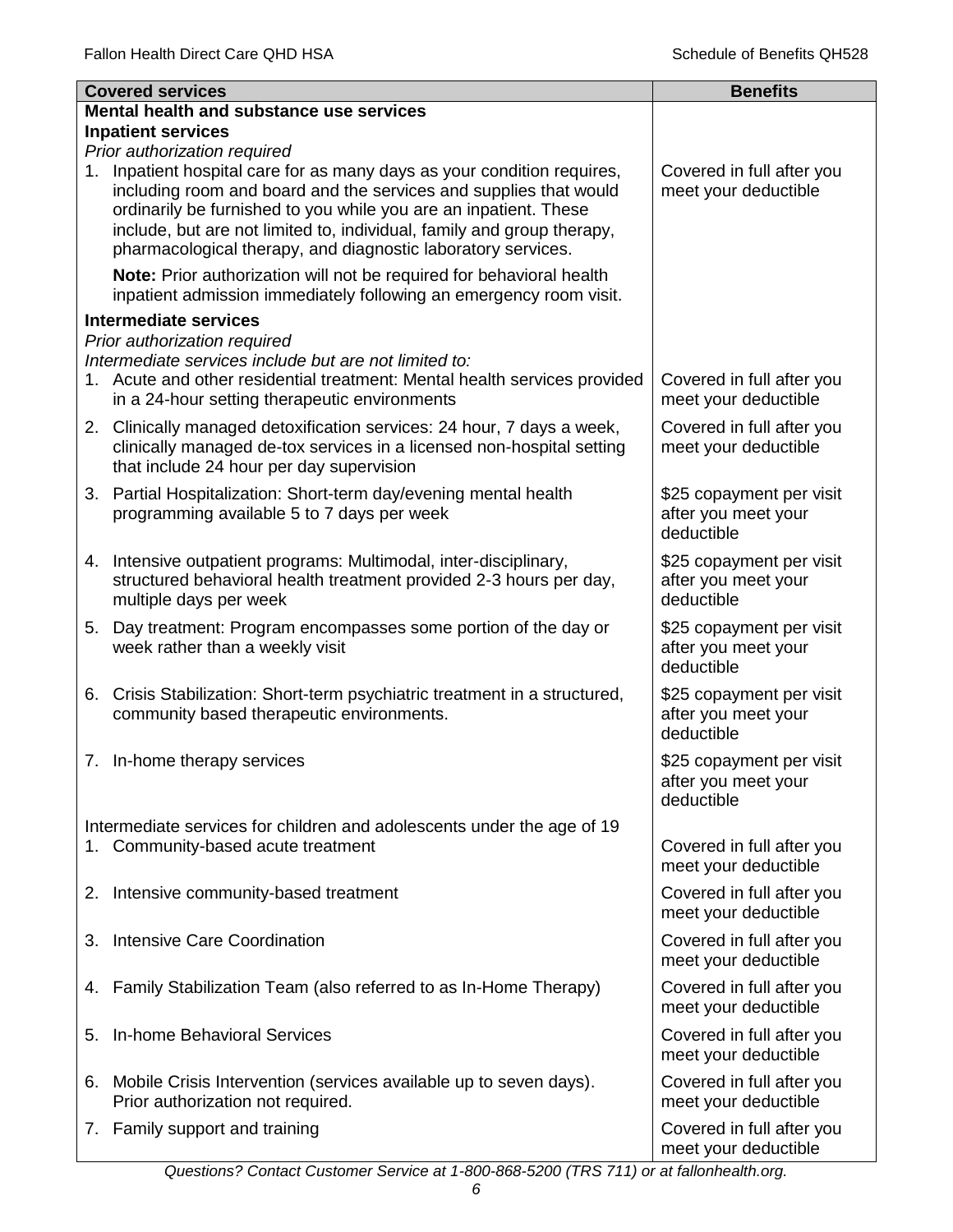| <b>Covered services</b>                                                                                                                                                                                                                                                                                                                                                                    | <b>Benefits</b>                                                                                         |
|--------------------------------------------------------------------------------------------------------------------------------------------------------------------------------------------------------------------------------------------------------------------------------------------------------------------------------------------------------------------------------------------|---------------------------------------------------------------------------------------------------------|
| Mental health and substance use services, continued                                                                                                                                                                                                                                                                                                                                        |                                                                                                         |
| Therapeutic mentoring services<br>8.                                                                                                                                                                                                                                                                                                                                                       | Covered in full after you<br>meet your deductible                                                       |
| <b>Outpatient services</b><br>1. Outpatient office visits, including individual, group or family therapy.                                                                                                                                                                                                                                                                                  | \$25 copayment per visit<br>after you meet your<br>deductible                                           |
| 2. Psychopharmacological services, such as visits with a physician to<br>review, monitor and adjust the levels of prescription medication to<br>treat a mental condition. Prior authorization required.                                                                                                                                                                                    | \$25 copayment per visit<br>after you meet your<br>deductible                                           |
| 3. Neuropsychological assessment services when medically necessary.<br>Prior authorization required.                                                                                                                                                                                                                                                                                       | \$25 copayment per visit<br>after you meet your<br>deductible                                           |
| Note: Effective for plan years beginning on or after October 1, 2015,<br>Massachusetts state law (Chapter 258 of the Acts of 2014) restricts the<br>circumstances in which insurers may require prior authorization for<br>substance use services. We will not require prior authorization for<br>substance use services in any circumstances where this is not allowed by<br>Chapter 258. |                                                                                                         |
| <b>Office visits and outpatient services</b><br>Office visits, to diagnose or treat an illness or an injury<br>1.                                                                                                                                                                                                                                                                          | \$25 copayment per visit                                                                                |
| Telehealth visits done via a secure, real time Telemedicine<br>$\bullet$<br>platform which is inclusive of both an audio and visual<br>component.                                                                                                                                                                                                                                          | with a PCP and certain<br>other providers after you<br>meet your deductible                             |
|                                                                                                                                                                                                                                                                                                                                                                                            | \$40 copayment per visit<br>with a specialist after you<br>meet your deductible                         |
| 2. A second opinion, upon your request, with another plan provider                                                                                                                                                                                                                                                                                                                         | \$25 copayment per visit<br>with a PCP and certain<br>other providers after you<br>meet your deductible |
|                                                                                                                                                                                                                                                                                                                                                                                            | \$40 copayment per visit<br>with a specialist after you<br>meet your deductible                         |
| 3. Certain drugs covered under medical benefits, and that are ordered,<br>supplied and administered by a plan provider                                                                                                                                                                                                                                                                     | Covered in full after you<br>meet your deductible                                                       |
| 4. Allergy injections                                                                                                                                                                                                                                                                                                                                                                      | Covered in full after you<br>meet your deductible                                                       |
| Radiation therapy and Chemotherapy<br>5.                                                                                                                                                                                                                                                                                                                                                   | Covered in full after you<br>meet your deductible                                                       |
| <b>Respiratory therapy</b><br>6.                                                                                                                                                                                                                                                                                                                                                           | Covered in full after you<br>meet your deductible                                                       |
| 7. Hormone replacement services in the doctor's office for<br>perimenopausal or postmenopausal women                                                                                                                                                                                                                                                                                       | \$25 copayment per visit<br>after you meet your<br>deductible                                           |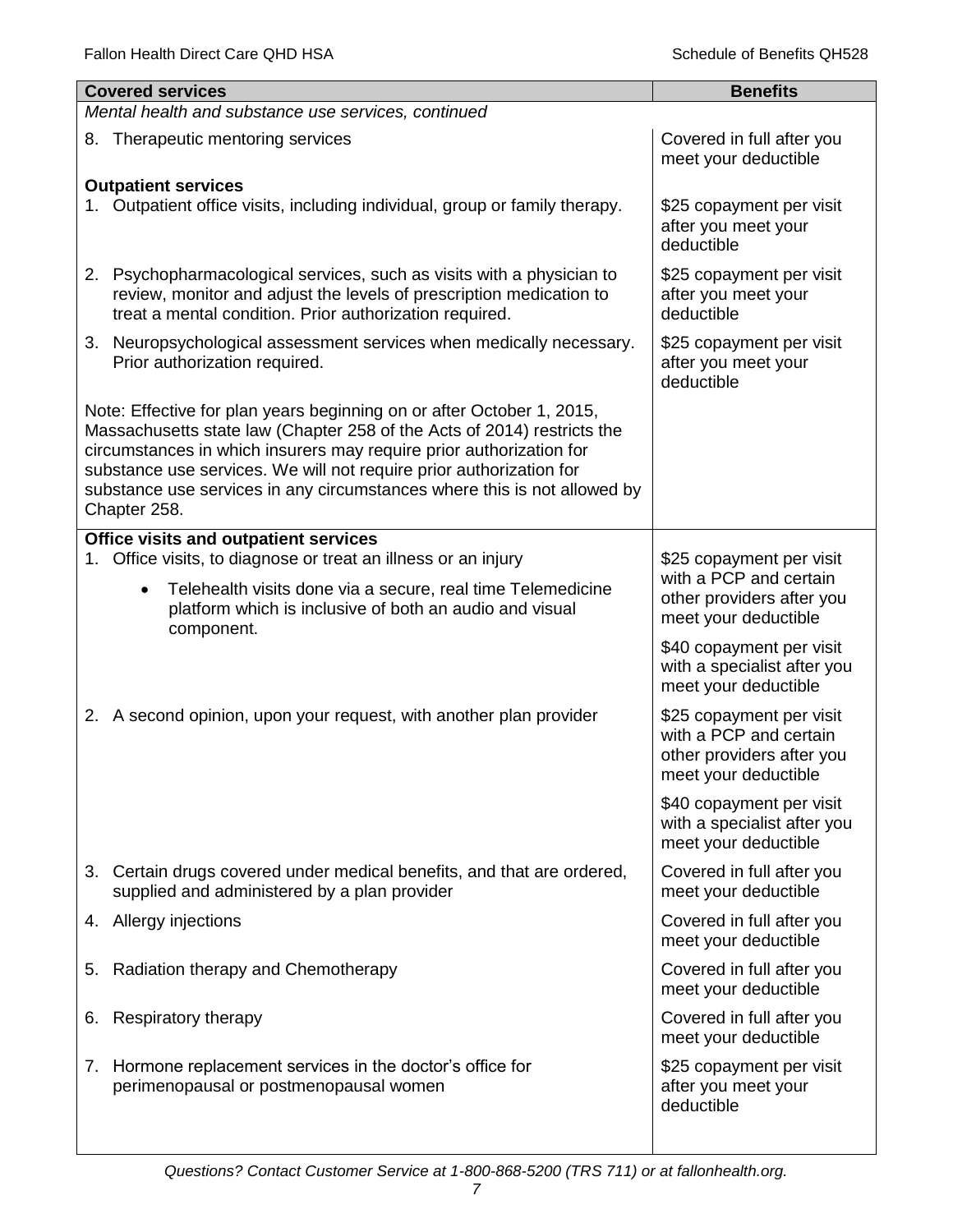| <b>Covered services</b>                                                                                                                                                                                                                                                | <b>Benefits</b>                                                                                                                                           |
|------------------------------------------------------------------------------------------------------------------------------------------------------------------------------------------------------------------------------------------------------------------------|-----------------------------------------------------------------------------------------------------------------------------------------------------------|
| Office visits and outpatient services, continued                                                                                                                                                                                                                       |                                                                                                                                                           |
| Diagnostic lab services ordered by a plan provider, in relation to a<br>8.<br>covered office visit                                                                                                                                                                     | \$50 copayment after you<br>meet your deductible                                                                                                          |
| 9. Diagnostic X-ray services ordered by a plan provider, in relation to a<br>covered office visit                                                                                                                                                                      | \$50 copayment after you<br>meet your deductible                                                                                                          |
| 10. Other diagnostic services including but not limited to, EKG,<br>endoscopy, colonoscopy and ultrasound                                                                                                                                                              | Covered in full after you<br>meet your deductible                                                                                                         |
| 11. High-tech imaging services, including but not limited to, MRI/MRA,<br>CT/CTA, PET scans and nuclear cardiology imaging. Limited to one<br>copayment per day when performed at the same facility for the same<br>diagnosis. (Prior authorization required.)         | \$250 copayment per MRI,<br>CT, PET scan or nuclear<br>cardiology image after you<br>meet your deductible                                                 |
| 12. Chiropractic services for acute musculoskeletal conditions. The<br>condition must be new or an acute exacerbation of a previous<br>condition. Chiropractic services will be covered as medically<br>necessary.                                                     | \$25 copayment per visit<br>after you meet your<br>deductible                                                                                             |
| Outpatient lab tests and x-rays<br>$\bullet$                                                                                                                                                                                                                           | See Diagnostic lab, x-ray<br>and high-tech imaging<br>services                                                                                            |
| 13. Outpatient renal dialysis at a plan-designated center or continuous<br>ambulatory peritoneal dialysis                                                                                                                                                              | Covered in full after you<br>meet your deductible                                                                                                         |
| 14. Diabetes outpatient self-management training and education,<br>including medical nutrition therapy, provided by a certified diabetes<br>health care provider                                                                                                       | \$25 copayment per visit<br>after you meet your<br>deductible                                                                                             |
| 15. Laboratory tests necessary for the diagnosis or treatment of diabetes,<br>including glycosylated hemoglobin, or HbAlc, tests, and<br>urinary/protein/microalbumin and lipid profiles                                                                               | \$50 copayment after you<br>meet your deductible                                                                                                          |
| 16. Medical social services provided to assist you in adjustment to your or<br>your family member's illness. This includes assessment, counseling,<br>consultation and assistance in accessing community resources.                                                    | \$25 copayment per visit<br>after you meet your<br>deductible                                                                                             |
| 17. Outpatient surgery, anesthesia and the medically necessary<br>preoperative and postoperative care related to the surgery                                                                                                                                           | \$100 copayment per<br>surgery after you meet<br>your deductible when<br>provided in a hospital<br>outpatient, day surgery or<br>ambulatory care facility |
| 18. Visit to a contracted limited service clinic. Services are provided for a<br>variety of common illnesses, including, but not limited to:<br>strep throat<br>ear, eyes, sinus, bladder and bronchial infections<br>minor skin conditions (e.g. sunburn, cold sores) | \$25 copayment per visit<br>after you meet your<br>deductible                                                                                             |
| 19. Podiatry care<br>Outpatient lab tests and x-rays                                                                                                                                                                                                                   | See Diagnostic lab, x-ray<br>and imaging services                                                                                                         |
| Outpatient surgical services                                                                                                                                                                                                                                           | See Outpatient surgery                                                                                                                                    |
| Outpatient medical care                                                                                                                                                                                                                                                | See Office visits                                                                                                                                         |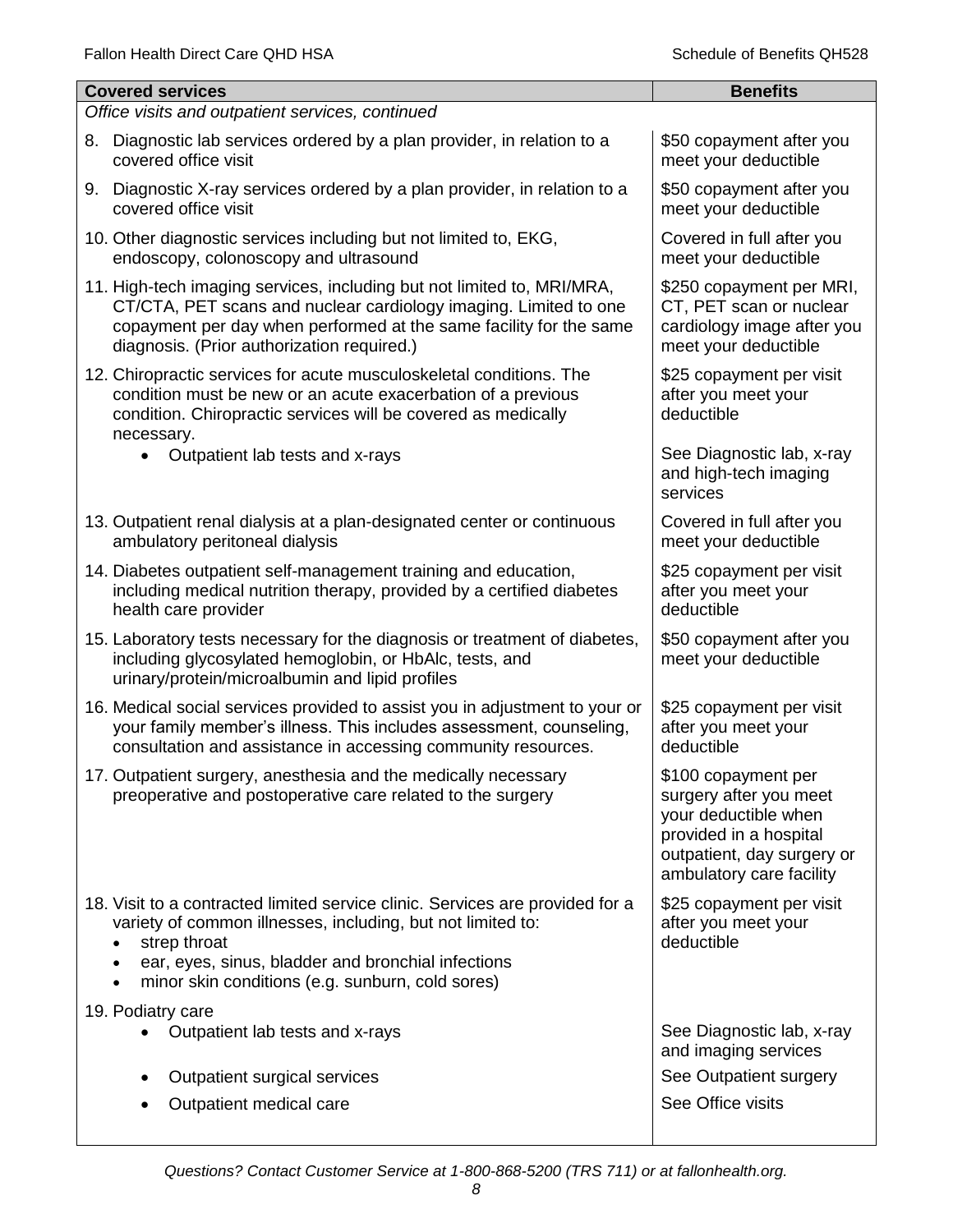| <b>Covered services</b> |                                                                                                                                                                                                                                                                                             | <b>Benefits</b>                                                                                         |
|-------------------------|---------------------------------------------------------------------------------------------------------------------------------------------------------------------------------------------------------------------------------------------------------------------------------------------|---------------------------------------------------------------------------------------------------------|
|                         | Oral surgery and related services                                                                                                                                                                                                                                                           |                                                                                                         |
|                         | Referral and prior authorization required (except for extraction of<br>impacted teeth or lingual frenectomy)                                                                                                                                                                                |                                                                                                         |
|                         | 1. Removal or exposure of impacted teeth, including both hard and soft<br>tissue impactions, or an evaluation for this procedure                                                                                                                                                            | \$40 copayment per visit<br>after you meet your<br>deductible                                           |
|                         | 2. Surgical treatments of cysts, affecting the teeth or gums, that must be<br>rendered by a plan oral surgeon                                                                                                                                                                               | \$40 copayment per visit<br>after you meet your<br>deductible                                           |
|                         | 3. Treatment of fractures of the jaw bone (mandible) or any facial bone                                                                                                                                                                                                                     | \$40 copayment per visit<br>after you meet your<br>deductible                                           |
|                         | 4. Evaluation and surgery for the treatment of temporomandibular joint<br>disorder when a medical condition is diagnosed, or for surgery related<br>to the jaw or any structure connected to the jaw                                                                                        | \$40 copayment per visit<br>after you meet your<br>deductible                                           |
|                         | 5. Extraction of teeth in preparation for radiation treatment of the head or<br>neck                                                                                                                                                                                                        | \$40 copayment per visit<br>after you meet your<br>deductible                                           |
| 6.                      | Surgical treatment related to cancer                                                                                                                                                                                                                                                        | \$40 copayment per visit<br>after you meet your<br>deductible                                           |
|                         | 7. Emergency medical care, such as, to relieve pain and stop bleeding<br>as a result of accidental injury to sound natural teeth or tissues, when<br>provided as soon as medically possible after the injury. This does not<br>include restorative or other dental services. No referral or | \$25 copayment per visit to<br>a physician's or dentist's<br>office after you meet your<br>deductible   |
|                         | authorization is required. Go to the closest provider.                                                                                                                                                                                                                                      | \$250 copayment per visit<br>to an emergency room<br>after you meet your<br>deductible                  |
|                         | Note: These benefits are for oral surgery services in an office setting. Oral<br>surgery services in a hospital outpatient, day surgery or ambulatory care<br>facility, or as an inpatient are covered in full after you meet your<br>deductible.                                           |                                                                                                         |
|                         | See Office visits and outpatient services for diagnostic lab and X-ray<br>services.                                                                                                                                                                                                         |                                                                                                         |
|                         | <b>Organ transplants</b>                                                                                                                                                                                                                                                                    |                                                                                                         |
|                         | Referral and prior authorization required<br>1. Office visits related to the transplant                                                                                                                                                                                                     | \$25 copayment per visit<br>with a PCP and certain<br>other providers after you<br>meet your deductible |
|                         |                                                                                                                                                                                                                                                                                             | \$40 copayment per visit<br>with a specialist after you<br>meet your deductible                         |
| 2.                      | Inpatient hospital services, including room and board in a semiprivate<br>room and the services and supplies that would ordinarily be furnished<br>to you while you are an inpatient                                                                                                        | \$200 copayment per<br>admission after you meet<br>your deductible                                      |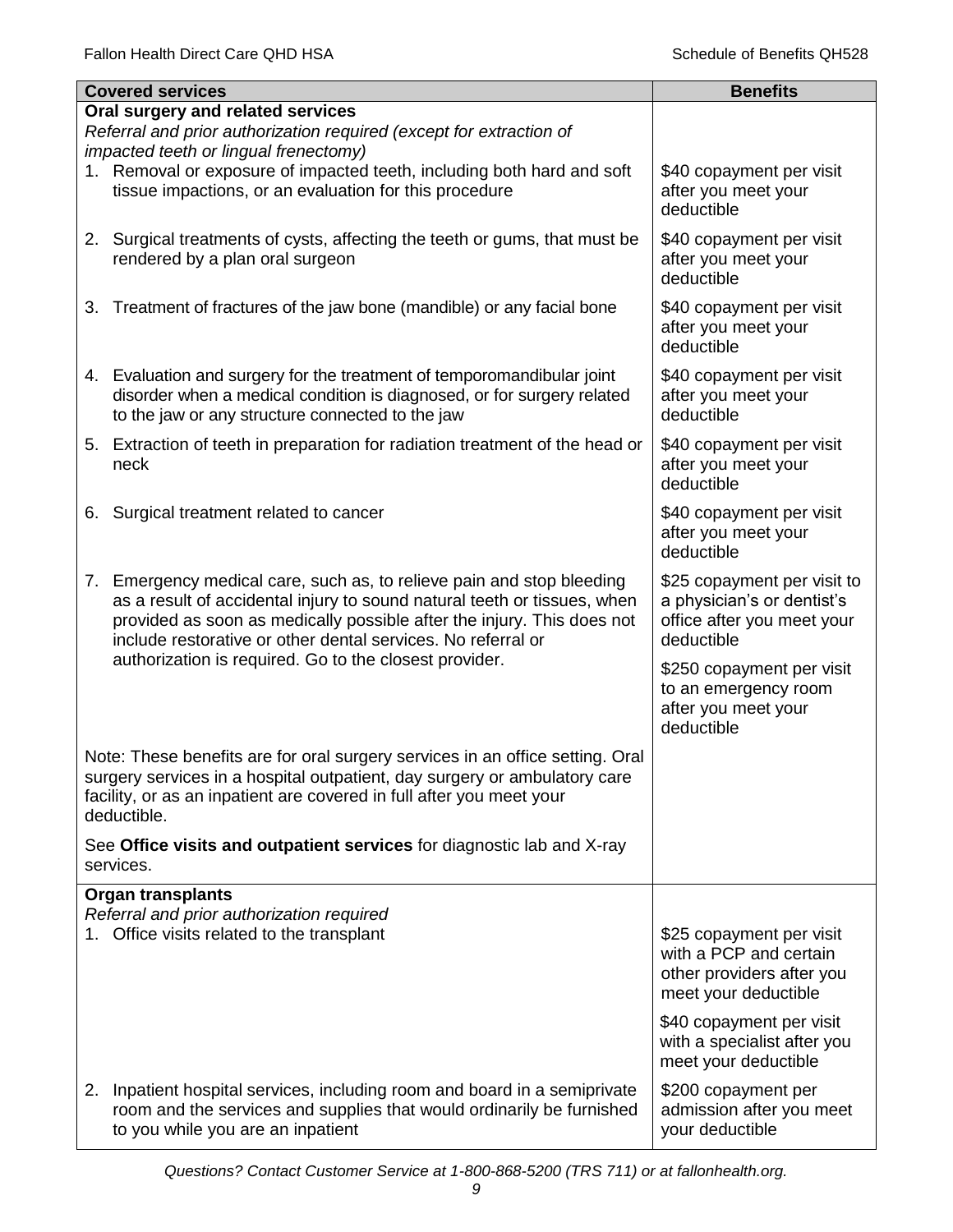| <b>Covered services</b>                                                                                                                                                                                                                                                                                                                                                                                                                                                                                                                                                                                                                                                                                                                                                                                                                                                                                                                                                                                                                                                  | <b>Benefits</b>                                                                                                                                                                                                                                                                                                                                                                                   |
|--------------------------------------------------------------------------------------------------------------------------------------------------------------------------------------------------------------------------------------------------------------------------------------------------------------------------------------------------------------------------------------------------------------------------------------------------------------------------------------------------------------------------------------------------------------------------------------------------------------------------------------------------------------------------------------------------------------------------------------------------------------------------------------------------------------------------------------------------------------------------------------------------------------------------------------------------------------------------------------------------------------------------------------------------------------------------|---------------------------------------------------------------------------------------------------------------------------------------------------------------------------------------------------------------------------------------------------------------------------------------------------------------------------------------------------------------------------------------------------|
| Organ transplants, continued                                                                                                                                                                                                                                                                                                                                                                                                                                                                                                                                                                                                                                                                                                                                                                                                                                                                                                                                                                                                                                             |                                                                                                                                                                                                                                                                                                                                                                                                   |
| 3. Human leukocyte antigen (HLA) or histocompatability locus antigen<br>testing for A, B or DR antigens, or any combination thereof, necessary<br>to establish bone marrow transplant donor suitability of a member                                                                                                                                                                                                                                                                                                                                                                                                                                                                                                                                                                                                                                                                                                                                                                                                                                                      | \$50 copayment after you<br>meet your deductible                                                                                                                                                                                                                                                                                                                                                  |
| <b>Pediatric dental benefits</b><br>(for members under the age of 19)                                                                                                                                                                                                                                                                                                                                                                                                                                                                                                                                                                                                                                                                                                                                                                                                                                                                                                                                                                                                    | See Addendum: Pediatric<br><b>Dental Services</b>                                                                                                                                                                                                                                                                                                                                                 |
| <b>Pediatric vision benefits</b><br>(for members under the age of 19)                                                                                                                                                                                                                                                                                                                                                                                                                                                                                                                                                                                                                                                                                                                                                                                                                                                                                                                                                                                                    | See Addendum: Pediatric<br><b>Vision Services</b>                                                                                                                                                                                                                                                                                                                                                 |
| <b>Prescription drugs</b><br>Covered prescription items:<br>• Prescription medication<br>• Prescription contraceptive drugs and devices*<br>• Hormone replacement therapy for peri- and post-menopausal<br>women<br>• Injectable agents (self-administered**)<br>$\bullet$ Insulin<br>• Syringes (including insulin syringes) or needles when medically<br>necessary<br>. Supplies for the treatment of diabetes, as required by state law,<br>including:<br>blood glucose monitoring strips<br>$\overline{\phantom{m}}$<br>urine glucose strips<br>lancets<br>ketone strips<br>• Special medical formulas to treat certain metabolic disorders as<br>required by state law (prior authorization required).<br>*Generic prescription contraceptive drugs and devices are covered in full.<br>Brand name prescription contraceptive drugs and devices with no generic<br>equivalent are covered in full (prior authorization required).<br>**Injectables administered in the doctor's office or under other professional<br>supervision are covered as a medical benefit. | Network pharmacy:<br>Tier 1: \$10 copayment<br>Tier 2: \$30 copayment<br>Tier 3: \$100 copayment<br>Tier 4: \$200 copayment<br>for up to a 30-day supply<br>after you meet your<br>deductible<br>Mail-order pharmacy:<br>Tier 1: \$20 copayment<br>Tier 2: \$60 copayment<br>Tier 3: \$200 copayment<br>Tier 4: \$600 copayment<br>for up to a 90-day supply<br>after you meet your<br>deductible |
| Orally administered anticancer medications used to kill or slow the growth<br>of cancerous cells<br>Certain medications cannot be limited to a 30-day supply due to<br>manufacturer packaging, for example, a prefilled syringe. In these cases,<br>you will be charged the applicable copay/coinsurance based on the actual<br>day supply.                                                                                                                                                                                                                                                                                                                                                                                                                                                                                                                                                                                                                                                                                                                              | Covered in full after you<br>meet your deductible                                                                                                                                                                                                                                                                                                                                                 |
| <b>Note:</b> Medical and surgical supplies obtained through a pharmacy may<br>have a drug prescription benefit cost-sharing applied.                                                                                                                                                                                                                                                                                                                                                                                                                                                                                                                                                                                                                                                                                                                                                                                                                                                                                                                                     |                                                                                                                                                                                                                                                                                                                                                                                                   |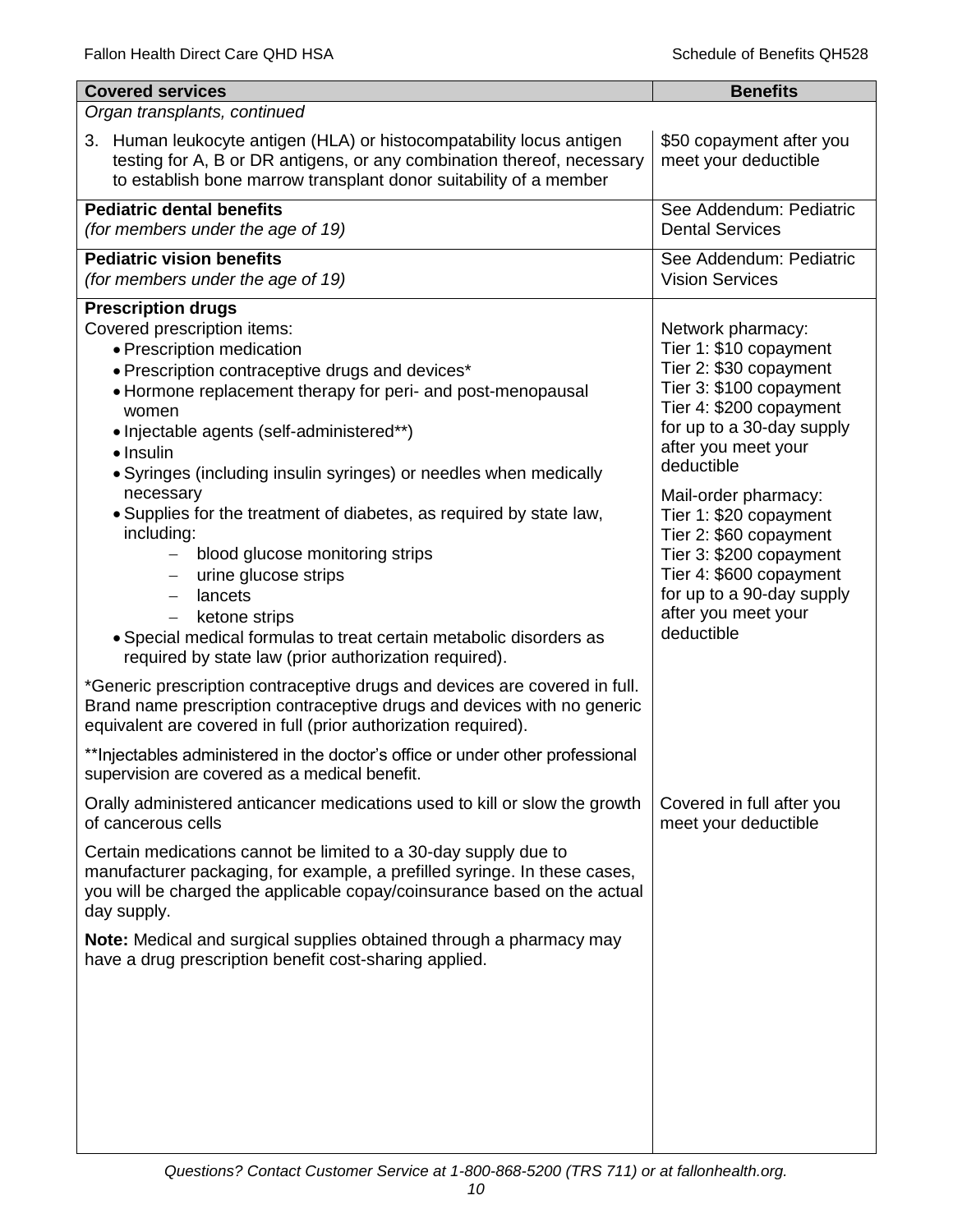|    | <b>Covered services</b>                                                                                                                                                                                                                                                                                                                                                                                                                                                                   | <b>Benefits</b> |
|----|-------------------------------------------------------------------------------------------------------------------------------------------------------------------------------------------------------------------------------------------------------------------------------------------------------------------------------------------------------------------------------------------------------------------------------------------------------------------------------------------|-----------------|
| 1. | <b>Preventive care</b><br>Routine physical exams for the prevention and detection of disease                                                                                                                                                                                                                                                                                                                                                                                              | Covered in full |
| 2. | Immunizations that are included on the formulary, that are for covered<br>medical benefits and that are ordered, supplied and administered by a<br>plan physician. If administered by a plan specialist, you will generally<br>need to obtain a referral to see the specialist.                                                                                                                                                                                                           | Covered in full |
|    | 3. A baseline mammogram for women age 35 to 40, and a yearly<br>mammogram for women age 40 and older                                                                                                                                                                                                                                                                                                                                                                                      | Covered in full |
|    | 4. Routine gynecological care services, including an annual Pap smear<br>(cytological screening) and pelvic exam                                                                                                                                                                                                                                                                                                                                                                          | Covered in full |
| 5. | Routine eye exams, once in each 12-month period                                                                                                                                                                                                                                                                                                                                                                                                                                           | Covered in full |
| 6. | Hearing and vision screening                                                                                                                                                                                                                                                                                                                                                                                                                                                              | Covered in full |
| 7. | Well-child care and pediatric services, at least six times during the<br>child's first year after birth, at least three times during the next year,<br>then at least annually until the child's sixth birthday. This includes the<br>following services, as recommended by the physician and in<br>accordance with state law:<br>physical examination<br>• history<br>measurements<br>٠<br>• sensory screening<br>• neuropsychiatric evaluation<br>• development screening and assessment | Covered in full |
| 8. | Pediatric services including:<br>• appropriate immunizations<br>• hereditary and metabolic screening at birth<br>• newborn hearing screening test performed before the newborn<br>infant is discharged from the hospital or birthing center<br>• tuberculin tests, hematocrit, hemoglobin, and other appropriate<br>blood tests and urinalysis<br>• lead screening                                                                                                                        | Covered in full |
|    | 9. Female consultations, examinations, procedures, contraceptive<br>devices, and medical services related to the use of all contraceptive<br>methods*                                                                                                                                                                                                                                                                                                                                     | Covered in full |
|    | 10. Tobacco counseling sessions with your primary physician or other<br>provider designed to create a plan to stop smoking.                                                                                                                                                                                                                                                                                                                                                               | Covered in full |
|    | * Prescription contraceptive devices are covered under the prescription<br>drug benefit.                                                                                                                                                                                                                                                                                                                                                                                                  |                 |
|    |                                                                                                                                                                                                                                                                                                                                                                                                                                                                                           |                 |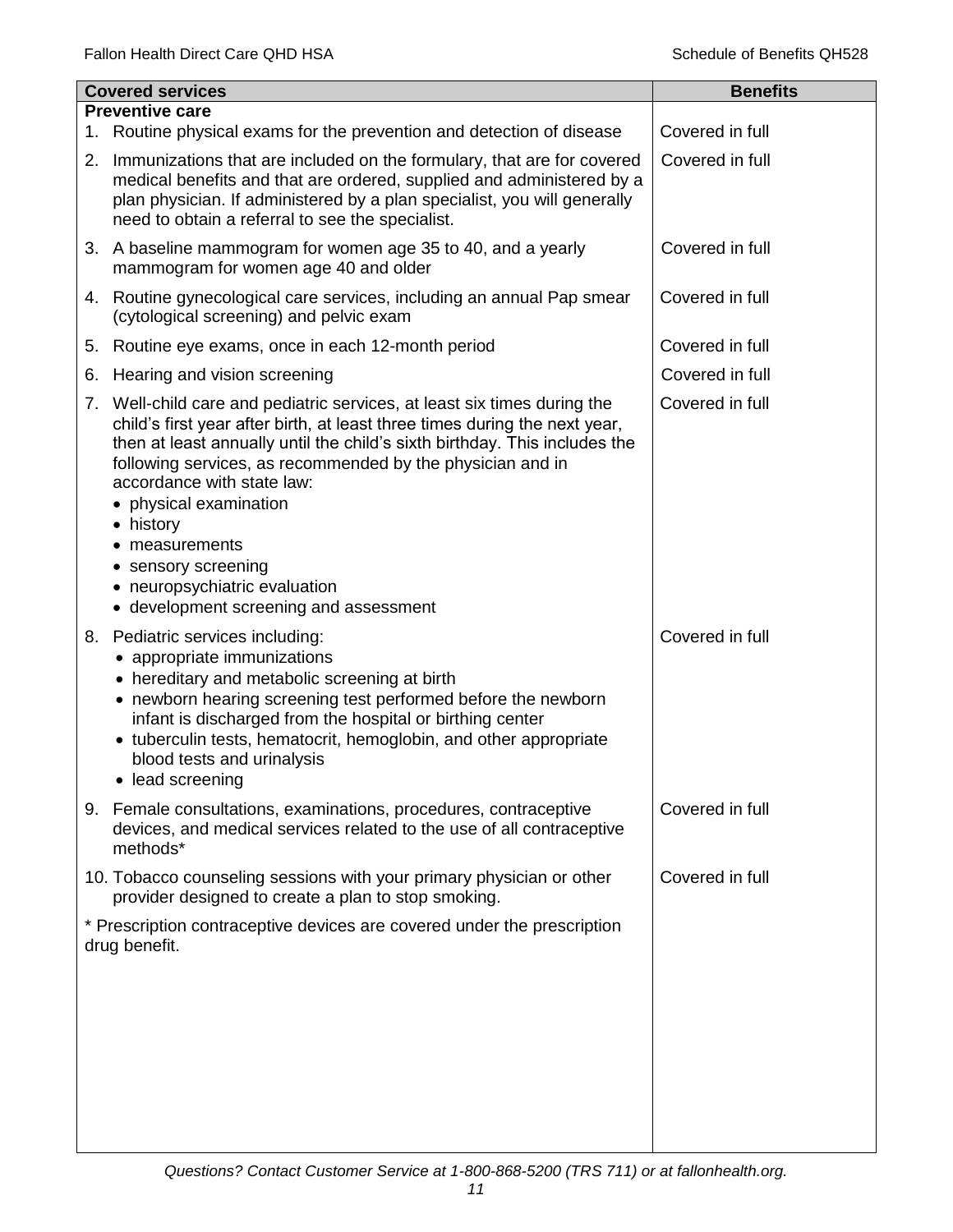|    | <b>Covered services</b>                                                                                                                                                                                                                                                                                                                                                                                                                            | <b>Benefits</b>                                                    |
|----|----------------------------------------------------------------------------------------------------------------------------------------------------------------------------------------------------------------------------------------------------------------------------------------------------------------------------------------------------------------------------------------------------------------------------------------------------|--------------------------------------------------------------------|
| 1. | <b>Reconstructive surgery</b><br>Referral and prior authorization required (unless provided by a Reliant<br>Medical Group specialist and you have a Reliant Medical Group PCP)<br>Inpatient hospital services including room and board in a semiprivate<br>room and the services and supplies that would ordinarily be furnished<br>to you while you are an inpatient, including Massachusetts mandated<br>services for cleft lip and cleft palate | \$200 copayment per<br>admission after you meet<br>your deductible |
|    | <b>Rehabilitation and habilitation services</b><br>Referral required<br>1. Physical and occupational therapy services are covered for up to 60<br>visits combined per benefit period when medically necessary with a<br>PCP referral. After 60 combined physical and occupational therapy<br>visits, prior authorization based on medical necessity is required for<br>additional visits.                                                          | \$25 copayment per visit<br>after you meet your<br>deductible      |
|    | 2. Medically necessary services for the diagnosis and treatment of<br>speech, hearing and language disorders when services are provided<br>by a plan provider who is a speech-language pathologist or<br>audiologist; and at a plan facility or a plan provider's office with a PCP<br>referral. After 30 speech therapy visits, prior authorization based on<br>medical necessity is required for additional visits.                              | \$25 copayment per visit<br>after you meet your<br>deductible      |
|    | 3. Cardiac rehabilitation services to treat cardiovascular disease in<br>accordance with state law and Department of Public Health<br>regulations                                                                                                                                                                                                                                                                                                  | \$25 copayment per visit<br>after you meet your<br>deductible      |
|    | 4. Medically necessary early intervention services delivered by a<br>certified early intervention specialist, according to operational<br>standards developed by the Department of Public Health, for children<br>from birth to their third birthday.                                                                                                                                                                                              | Covered in full after you<br>meet your deductible                  |
|    | 5. Pulmonary rehabilitation services for chronic obstructive pulmonary<br>disease (COPD) are covered for up to two one-hour sessions per day,<br>for up to 36 lifetime sessions.                                                                                                                                                                                                                                                                   | Covered in full after you<br>meet your deductible                  |
| 1. | <b>Skilled nursing facility services</b><br>Referral and prior authorization required<br>Inpatient hospital services, for up to 100 days in each benefit period<br>provided criteria is met, including room and board in a semiprivate<br>room and the services and supplies that would ordinarily be furnished<br>to you while you are an inpatient                                                                                               | \$200 copayment per<br>admission after you meet<br>your deductible |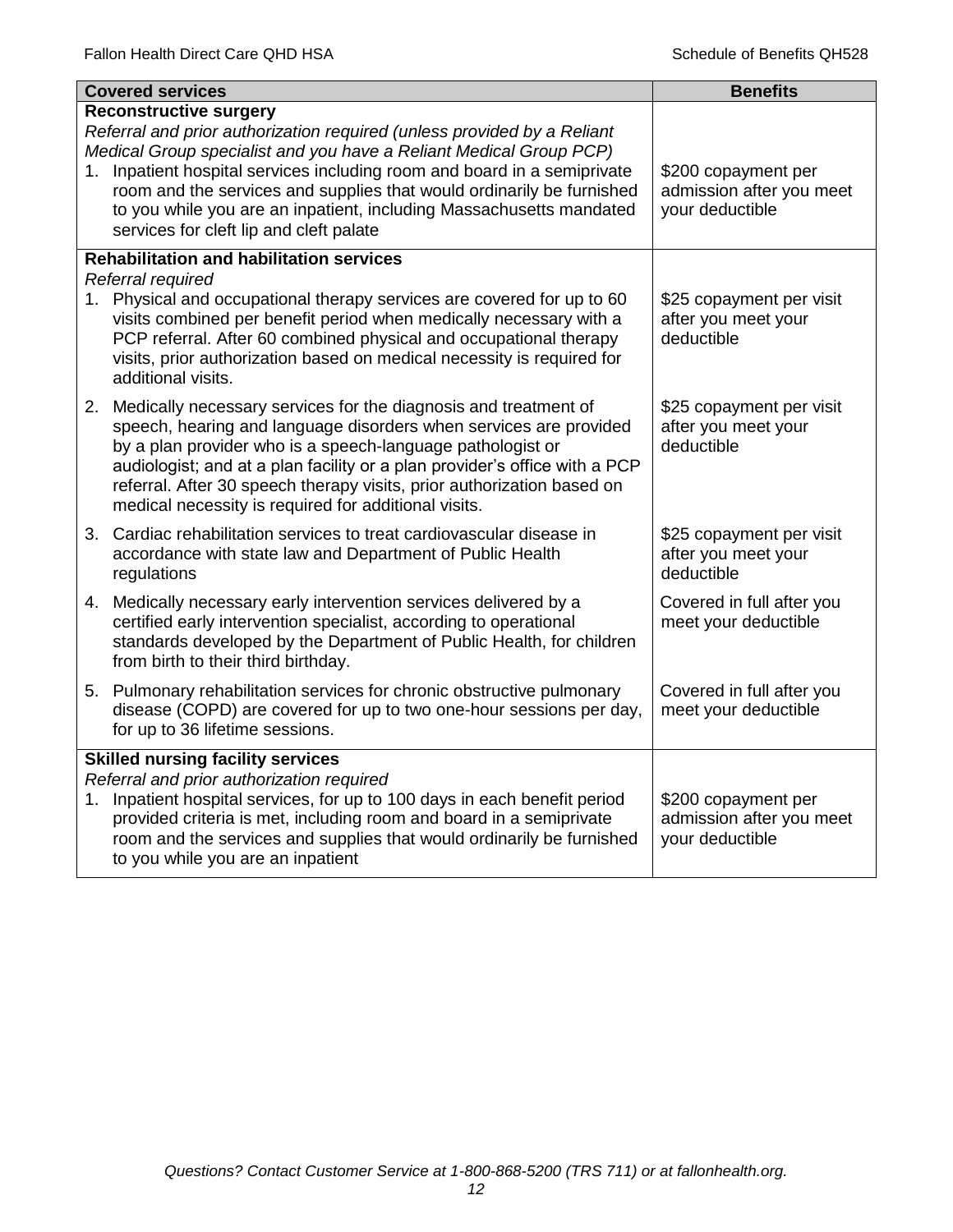# **Addendum Pediatric Dental Services**

### This addendum is part of your *Member Handbook/Evidence of Coverage*.

This addendum provides you with the cost-sharing that you are responsible for when you get covered pediatric dental care from a plan dentist for members under the age of 19. For a list of plan dentists, go to fallonhealth.org or call Customer Service at 1-800-868-5200 (TRS 711).

### Preventive and Diagnostic Services

|                                                                                                                                  | <b>Benefits</b> |
|----------------------------------------------------------------------------------------------------------------------------------|-----------------|
| <b>Preventive and Diagnostic Services</b>                                                                                        |                 |
| Comprehensive Evaluation (once per lifetime per provider or location)<br>$\bullet$                                               |                 |
| Periodic Oral Exams (two per benefit period)                                                                                     |                 |
| Limited oral evaluation (two per benefit period)                                                                                 |                 |
| Full mouth x-rays (once every 36 months per provider or location)                                                                |                 |
| Panoramic x-rays (once every 36 months per provider or location)                                                                 | Covered in full |
| Bitewing x-rays (two per benefit period)                                                                                         | after you meet  |
| Single tooth x-rays (one per visit)                                                                                              | your deductible |
| Teeth cleaning, including minor scaling procedures (two per benefit period)                                                      |                 |
| Fluoride Treatments (one per day per provider or location)                                                                       |                 |
| Space maintainers                                                                                                                |                 |
| Sealants (Please note: Sealants are not covered on previously restored<br>teeth) (Once every 36 months per provider or location) |                 |

## **Basic Covered Services**

|                                                                           | <b>Benefits</b>                   |
|---------------------------------------------------------------------------|-----------------------------------|
| <b>Basic Covered Services</b>                                             |                                   |
| Amalgam restorations (once per benefit period per tooth)                  |                                   |
| Composite resin restorations (once per benefit period per tooth)          |                                   |
| Recement crowns/onlays                                                    |                                   |
| Rebase or reline dentures (once every 24 months)                          |                                   |
| Root canals on permanent teeth (once per lifetime per tooth)              |                                   |
| Prefabricated stainless steel crowns (once per lifetime per tooth)        | 25% coinsurance                   |
| Periodontal scaling and root planning (once every 36 months)              | after you meet<br>your deductible |
| Simple extractions (once per lifetime per tooth, erupted or exposed root) |                                   |
| Surgical extractions (once per lifetime per tooth)                        |                                   |
| Vital pulpotomy                                                           |                                   |
| Apeicocectomy                                                             |                                   |
| Palliative care                                                           |                                   |
| Anesthesia                                                                |                                   |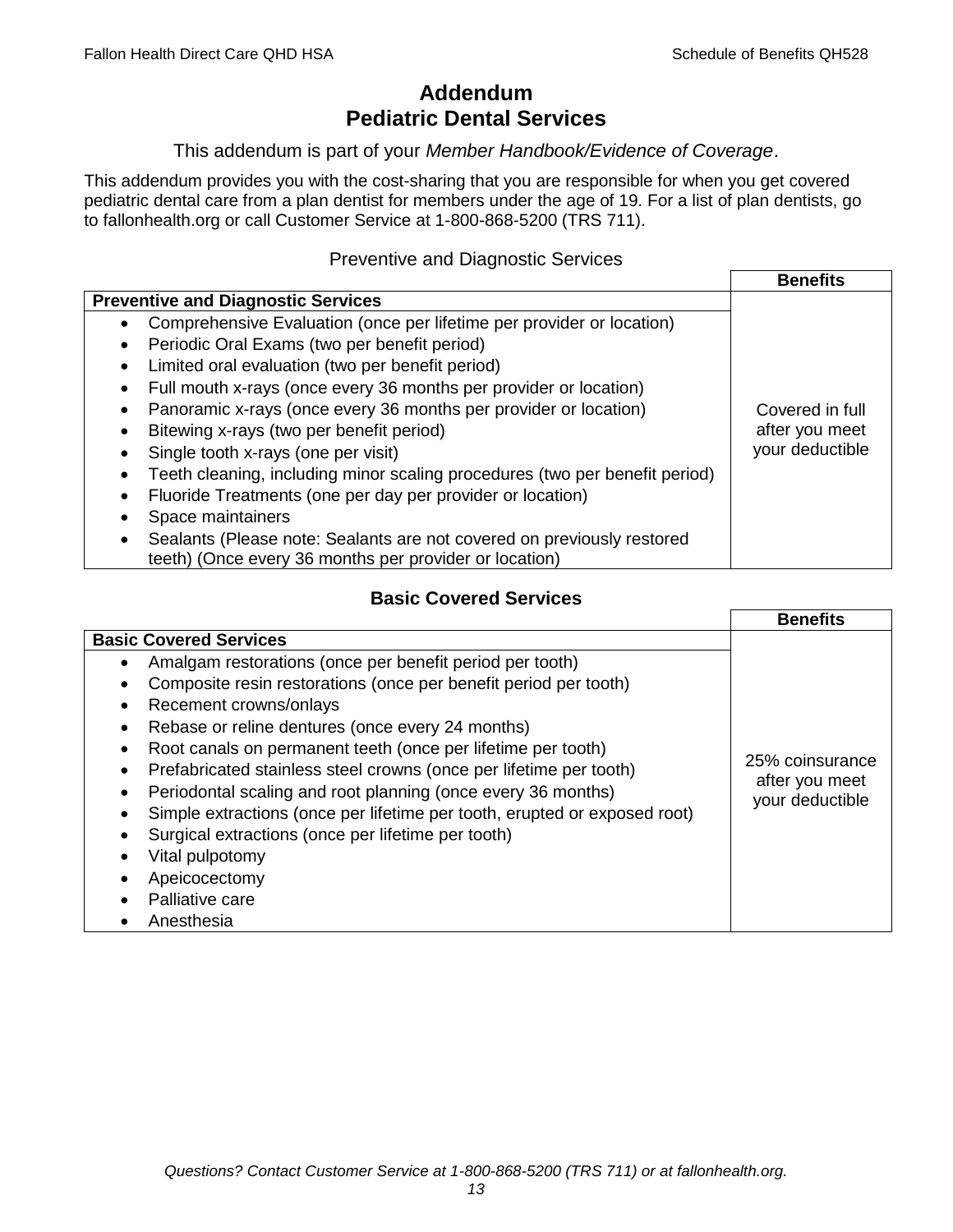### **Major Restorative Services**

|                                                                                                    | <b>Benefits</b>                   |
|----------------------------------------------------------------------------------------------------|-----------------------------------|
| <b>Major Restorative Services</b>                                                                  |                                   |
| Crown, resin (once every 60 months per tooth)<br>$\bullet$                                         | 50% coinsurance<br>after you meet |
| Porcelain/ceramic crowns (once every 60 months per tooth)<br>$\bullet$                             |                                   |
| Porcelain fused to metal/mobile/high noble crowns (once every 60 months<br>$\bullet$<br>per tooth) | your deductible                   |
| Partial and complete dentures (once every 84 months)                                               |                                   |

## **Orthodontia**

|                                                                                                                                                                                                                                                                        | <b>Benefits</b>                                      |
|------------------------------------------------------------------------------------------------------------------------------------------------------------------------------------------------------------------------------------------------------------------------|------------------------------------------------------|
| Orthodontia                                                                                                                                                                                                                                                            |                                                      |
| Coverage is provided for services under the following conditions: only when<br>medically necessary; patient must have severe and handicapping malocclusion as<br>defined by HLD index score of 28 and/or one or more auto qualifiers. Prior<br>authorization required. | 50% coinsurance<br>after you meet<br>your deductible |

## **Related exclusions**

1. Any service that is not listed in this addendum is not covered.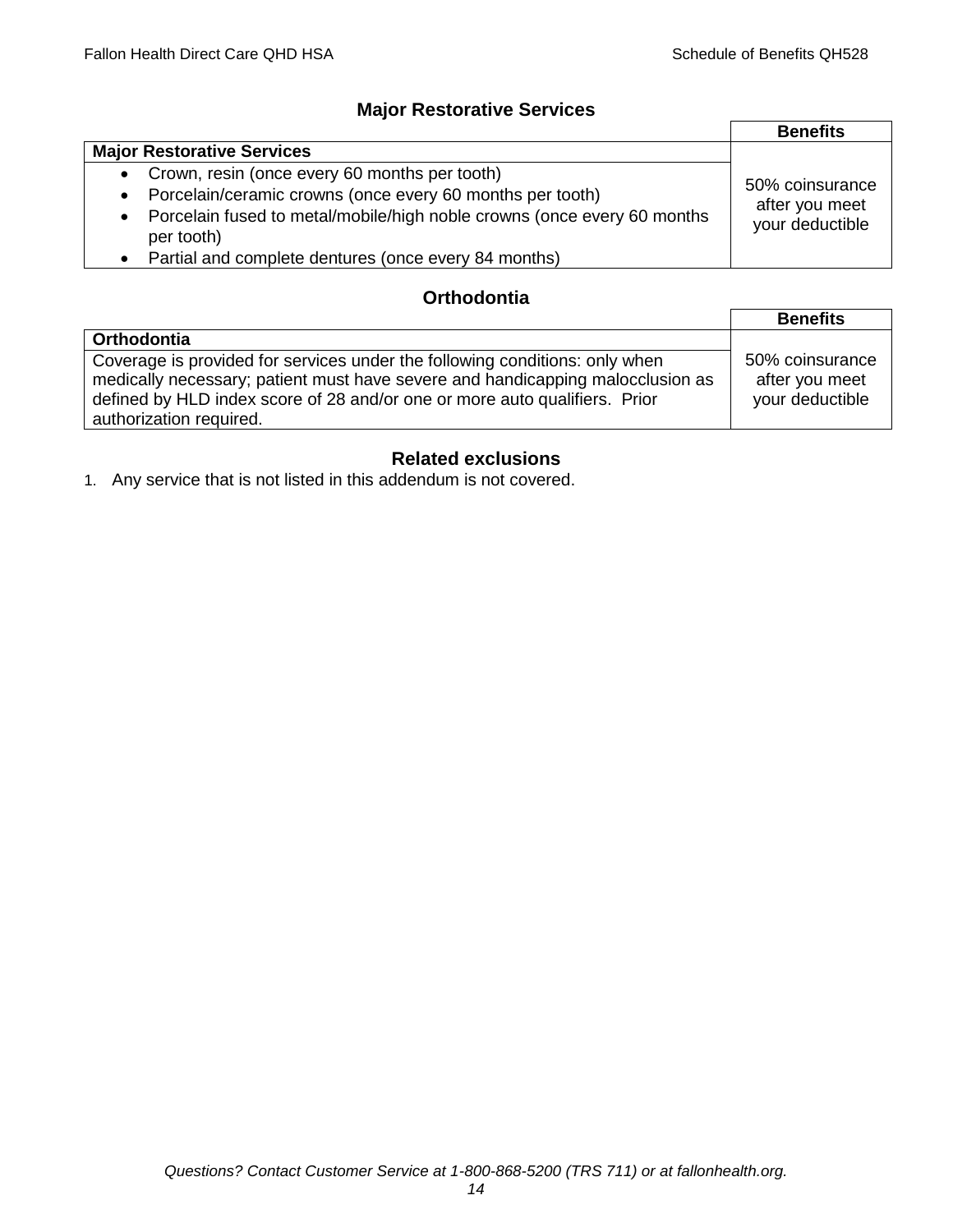# **Addendum Pediatric Vision Services**

### This addendum is part of your *Member Handbook/Evidence of Coverage*.

This addendum provides you with the cost-sharing that you are responsible for when you get covered pediatric vision care from a plan vision provider for members under the age of 19. For more information about your eye and vision care benefits, including a list of plan vision providers, go to fallonhealth.org or call Customer Service at 1-800-868-5200 (TRS 711).

| Service                                                 | Member cost                         |
|---------------------------------------------------------|-------------------------------------|
| Eye exam                                                |                                     |
| Exam with dilation as necessary, once per calendar year | \$0                                 |
| <b>Frames</b>                                           |                                     |
| One designated set, once per calendar year              | \$0                                 |
| Lenses:                                                 |                                     |
| <b>Standard lenses</b>                                  |                                     |
| Single vision                                           | \$0                                 |
| <b>Bifocal</b>                                          | \$0                                 |
| <b>Trifocal</b>                                         | \$0                                 |
| Lenticular                                              | \$0                                 |
| Progressive lenses                                      |                                     |
| Standard                                                | \$0                                 |
| Premium                                                 | \$0 for first \$120 of retail cost, |
|                                                         | 80% of any additional retail cost.  |
| Lens options                                            |                                     |
| Choice of plastic or glass lenses                       | \$0                                 |
| UV treatment                                            | \$0                                 |
| Tint – includes fashion and gradient tinting, and       | \$0                                 |
| oversized and glass-grey #3 prescription sunglass       |                                     |
| lenses                                                  |                                     |
| Standard plastic scratch coating                        | \$0                                 |
| Standard polycarbonate (kids)                           | \$0                                 |
| Plastic photosensitive lenses                           | \$0                                 |
| Other options:                                          |                                     |
| Intermediate vision lenses                              | \$0                                 |
| Standard anti-reflective                                | \$45                                |
| Photochromic plastic                                    | 80% of retail cost                  |
| <b>Blended segment lenses</b>                           | 80% of retail cost                  |
| <b>Polarized lenses</b>                                 | 80% of retail cost                  |
| Premium anti-reflective costing                         | 80% of retail cost                  |
| Ultra anti-reflective coating                           | 80% of retail cost                  |
| Hi-Index lenses                                         | 80% of retail cost                  |
| Other add-ons                                           | 80% of retail cost                  |
| Additional complete pairs of eyewear                    | 60% of retail                       |
|                                                         |                                     |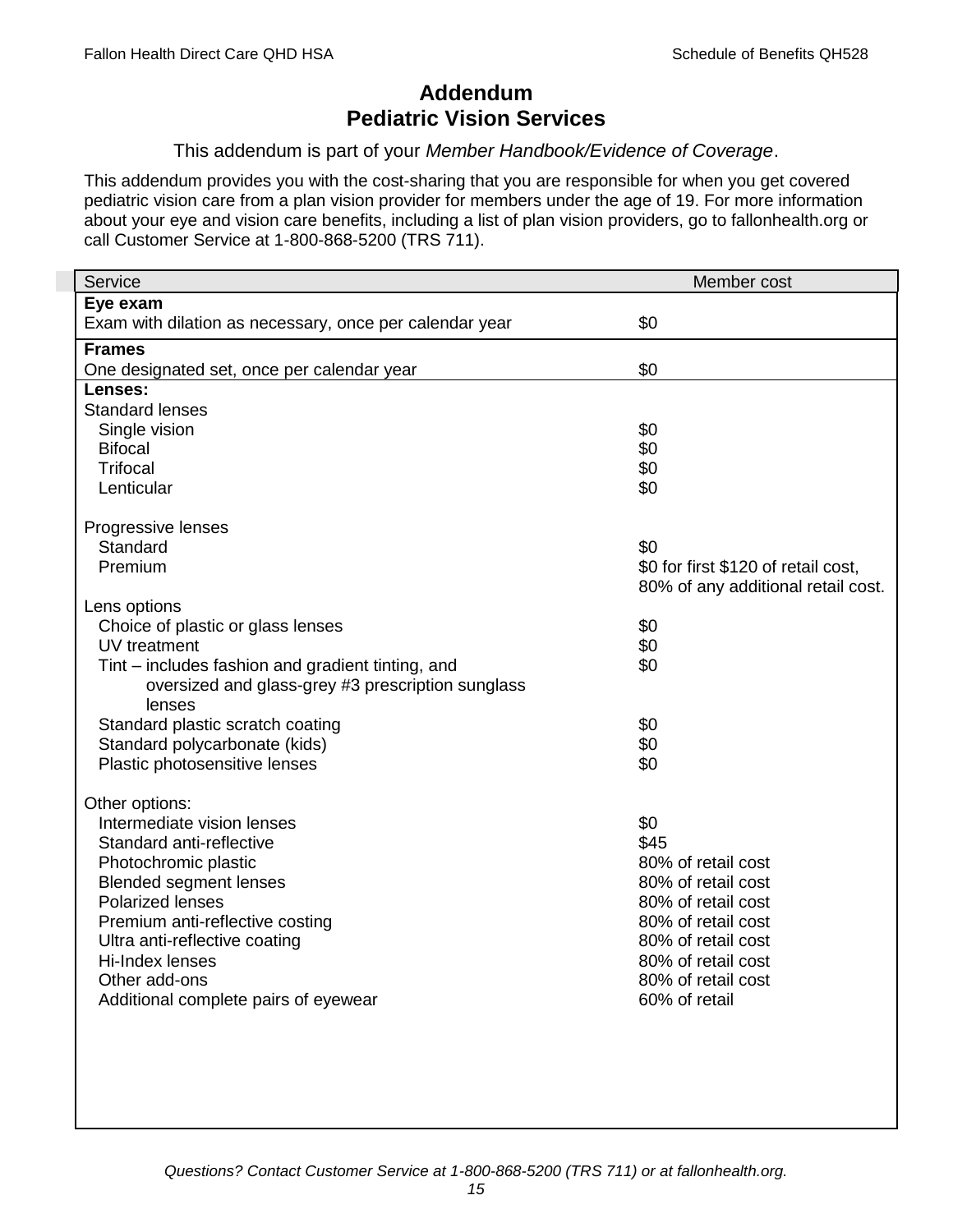| <b>Contact lenses</b><br>One pair of conventional contact lenses, in place of<br>eyeglass lenses                                                                                                                                                                                                                                  | \$0 for first \$150 of retail cost,<br>75% of any additional retail cost. |
|-----------------------------------------------------------------------------------------------------------------------------------------------------------------------------------------------------------------------------------------------------------------------------------------------------------------------------------|---------------------------------------------------------------------------|
| In place of a pair of conventional contact lenses, the<br>member may elect either of the following options:<br>Up to a 6 month supply of monthly or two-week<br>$\bullet$<br>single vision spherical or toric contact lenses<br>Up to a 3 month supply of daily disposable single<br>$\bullet$<br>vision spherical contact lenses |                                                                           |
|                                                                                                                                                                                                                                                                                                                                   | Up to \$55                                                                |
| Standard contact lens fit and follow-up                                                                                                                                                                                                                                                                                           | 10% discount from retail price<br>85% of retail cost                      |
| Premium contact lens fit and follow-up<br>Additional conventional contact lenses                                                                                                                                                                                                                                                  |                                                                           |
|                                                                                                                                                                                                                                                                                                                                   | \$0                                                                       |
| Medically necessary contact lenses, in place of other<br>eyewear                                                                                                                                                                                                                                                                  |                                                                           |
| Low vision services                                                                                                                                                                                                                                                                                                               | \$0                                                                       |
| •One comprehensive low vision evaluation, once<br>every five years, when medically necessary                                                                                                                                                                                                                                      | \$0                                                                       |
| • Follow-up care, four visits in any five year period,<br>when medically necessary<br>• Low vision aids, such as high-power spectacles,<br>magnifiers, and telescopes, once every 24                                                                                                                                              | 25% of retail cost                                                        |
| months, when medically necessary                                                                                                                                                                                                                                                                                                  |                                                                           |
| Additional discounts on vision items are available; see<br>a plan provider or contact the plan for details.                                                                                                                                                                                                                       |                                                                           |

## **Related exclusions**

- 1. Orthoptic or vision training, subnormal vision aids and any associated supplemental testing; Aniseikonic lenses.
- 2. Medical and/or surgical treatment of the eye, eyes or supporting structures.
- 3. Any eye or vision examination, or any corrective eyewear required by a policyholder as a condition of employment; Safety eyewear.
- 4. Services provided as a result of any Workers' Compensation law, or similar legislation, or required by any governmental agency or program whether federal, state or subdivisions thereof.
- 5. Non-prescription lenses and/or contact lenses.
- 6. Non-prescription sunglasses.
- 7. Two pair of glasses in lieu of bifocals.
- 8. Services rendered after the date an insured person ceases to be covered under the policy, except when vision materials ordered before coverage ended are delivered, and the services rendered to the insured person are within 31 days from the date of such order.
- 9. Services or materials provided by any other group benefit plan providing vision care.
- 10. Lost or broken lenses, frames, glasses, or contact lenses will not be replaced except in the next benefit period when vision materials would become available.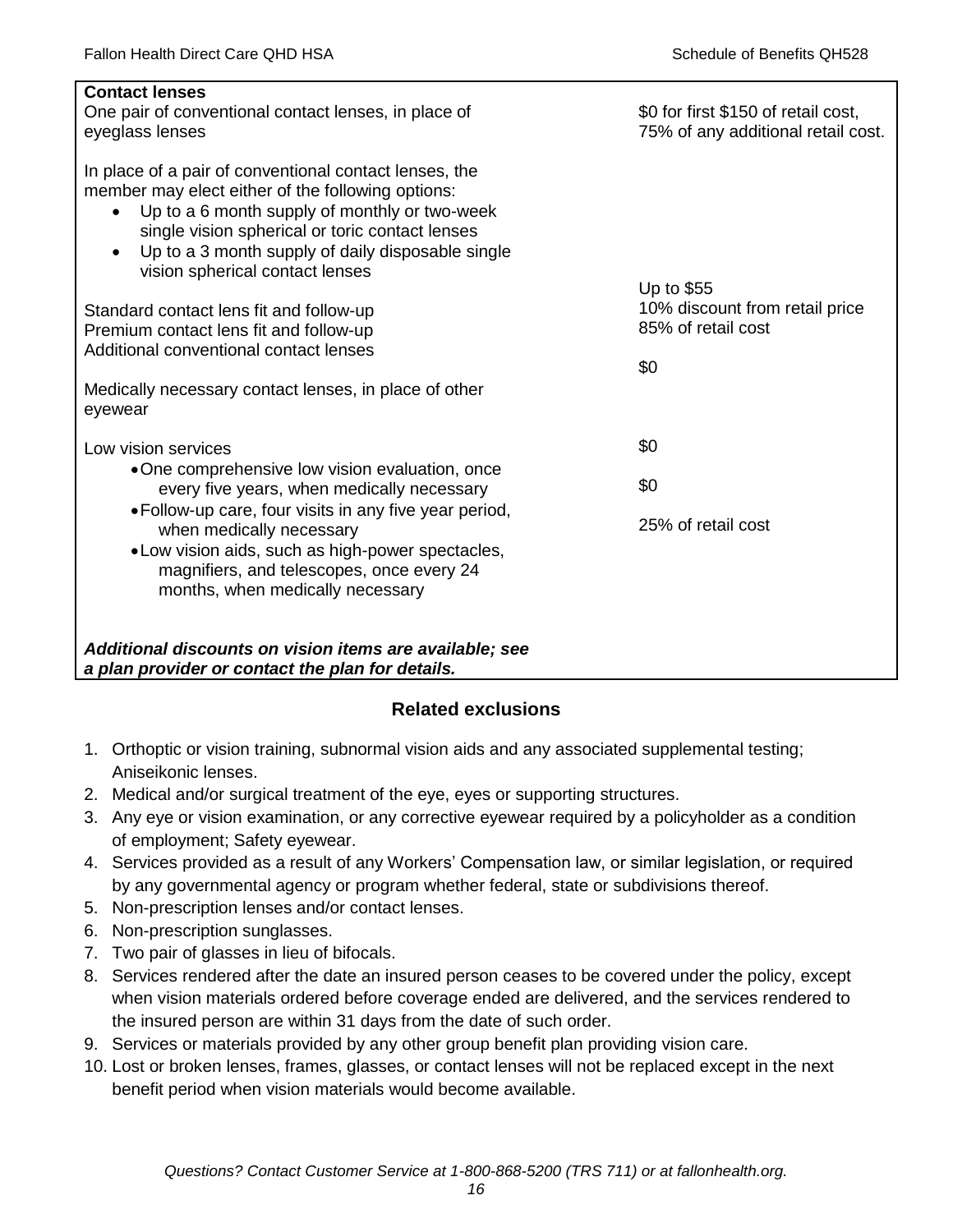# Notice of nondiscrimination

Fallon Health complies with applicable Federal civil rights laws and does not discriminate on the basis of race, color, national origin, age, disability or sex. Fallon does not exclude people or treat them differently because of race, color, national origin, age, disability or sex.

Fallon Health:

- Provides free aids and services to people with disabilities to communicate effectively with us, such as:
	- o Qualified sign language interpreters
	- $\circ$  Written information in other formats (large print, audio, accessible electronic formats, other formats)
- Provides free language services to people whose primary language is not English, such as:
	- o Qualified interpreters
	- o Information written in other languages

If you need these services, contact Customer Service at the phone number on the back of your member ID card, or by email at cs@fallonhealth.org.

If you believe that Fallon Health has failed to provide these services or discriminated in another way on the basis of race, color, national origin, age, disability or sex, you can file a grievance with:

Compliance Director Fallon Health 10 Chestnut St. Worcester, MA 01608

Phone: 1-508-368-9988 (TRS 711) Email: compliance@fallonhealth.org

You can file a grievance in person or by mail, fax or email. If you need help filing a grievance, the Compliance Director is available to help you.

You can also file a civil rights complaint with the U.S. Department of Health and Human Services, Office for Civil Rights, electronically through the Office for Civil Rights Complaint Portal, available at https://ocrportal.hhs.gov/ocr/portal/lobby.jsf, or by mail or phone at:

U.S. Department of Health and Human Services 200 Independence Avenue SW., Room 509F, HHH Building Washington, D.C., 20201

Phone: 1-800-368-1019 (TDD: 1-800-537-7697)

Complaint forms are available at http://www.hhs.gov/ocr/office/file/index.html.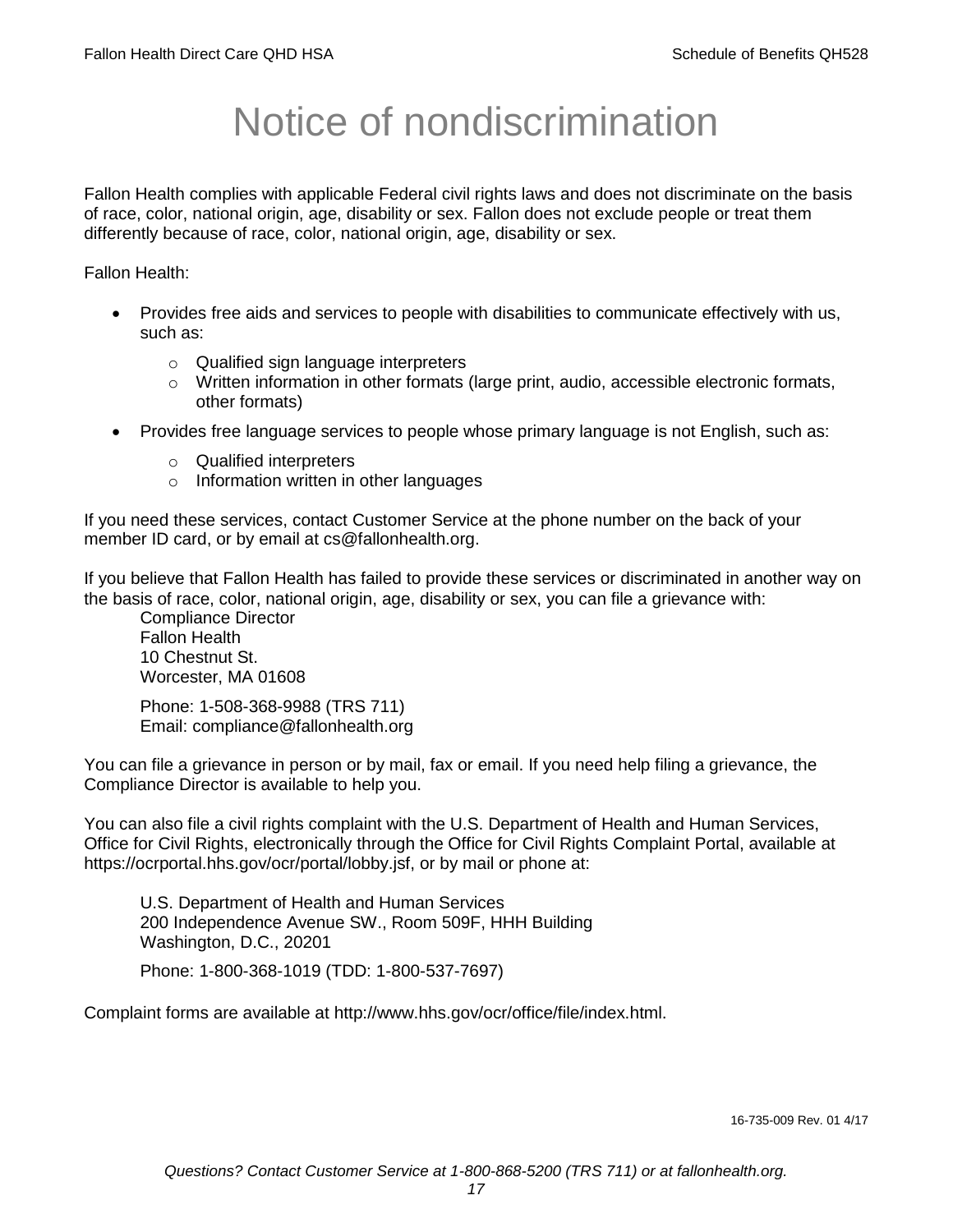# Important!

If you, or someone you're helping, has questions about Fallon Health, you have the right to get help and information in your language at no cost. To talk to an interpreter, call 1-800-868-5200.

### **Spanish:**

Si usted, o alguien a quien usted está ayudando, tiene preguntas acerca de Fallon Health, tiene derecho a obtener ayuda e información en su idioma sin costo alguno. Para hablar con un intérprete, llame al 1-800-868-5200.

### **Portuguese:**

Se você, ou alguém a quem você está ajudando, tem perguntas sobre o Fallon Health, você tem o direito de obter ajuda e informação em seu idioma e sem custos. Para falar com um intérprete, ligue para 1-800-868-5200.

### **Chinese:**

如果您,或是您正在協助的對象,有關於[插入項目的名稱 Fallon Health 方面的問題,您有權利免費以您的母語得到幫助和訊息。洽詢一位翻譯員,請撥電話 [在此插入數字 1- 800-868-5200.

### **Haitian Creole:**

Si oumenm oswa yon moun w ap ede gen kesyon konsènan Fallon Health, se dwa w pou resevwa asistans ak enfòmasyon nan lang ou pale a, san ou pa gen pou peye pou sa. Pou pale avèk yon entèprèt, rele nan 1-800-868-5200.

### **Vietnamese:**

Nếu quý vị, hay người mà quý vị đang giúp đỡ, có câu hỏi về Fallon Health, quý vị sẽ có quyền được giúp và có thêm thông tin bằng ngôn ngữ của mình miễn phí. Để nói chuyện với một thông dịch viên, xin gọi 1-800-868-5200.

### **Russian:**

Если у вас или лица, которому вы помогаете, имеются вопросы по поводу Fallon Health, то вы имеете право на бесплатное получение помощи и информации на вашем языке. Для разговора с переводчиком позвоните по телефону 1-800-868-5200.

### **Arabic:**

إن كان لديك أو لدى شخص تساعده أسئلة بخصوص Health Fallon، فلديك الحق في الحصول على المساعدة والمعلومات الضرورية بلغتك من دون اية تكلفة .للتحدث مع مترجم اتصل ب .1-800-868-5200

### **Khmer/Cambodian:**

ប្រសិនបរើអ្នក ឬនរណាម្ននក់ដែលអ្នកកំពុងដែដួយ ម្ននសំណួរអ្៎ពី Fallon Health បេ, អ្នកម្ននសិេធិេេួលជំនួយនិងព័ែ៌ម្នន បៅកនុងភាសា ររស់អ្នក រោយម្ិនអ្ស់រ្ំ ក់ ។ ដររំម្ រនី ិយាយជាម្ួយអ្នក កែប្រ សូ ម្ 1-800-868-5200 ។

*Questions? Contact Customer Service at 1-800-868-5200 (TRS 711) or at fallonhealth.org.*